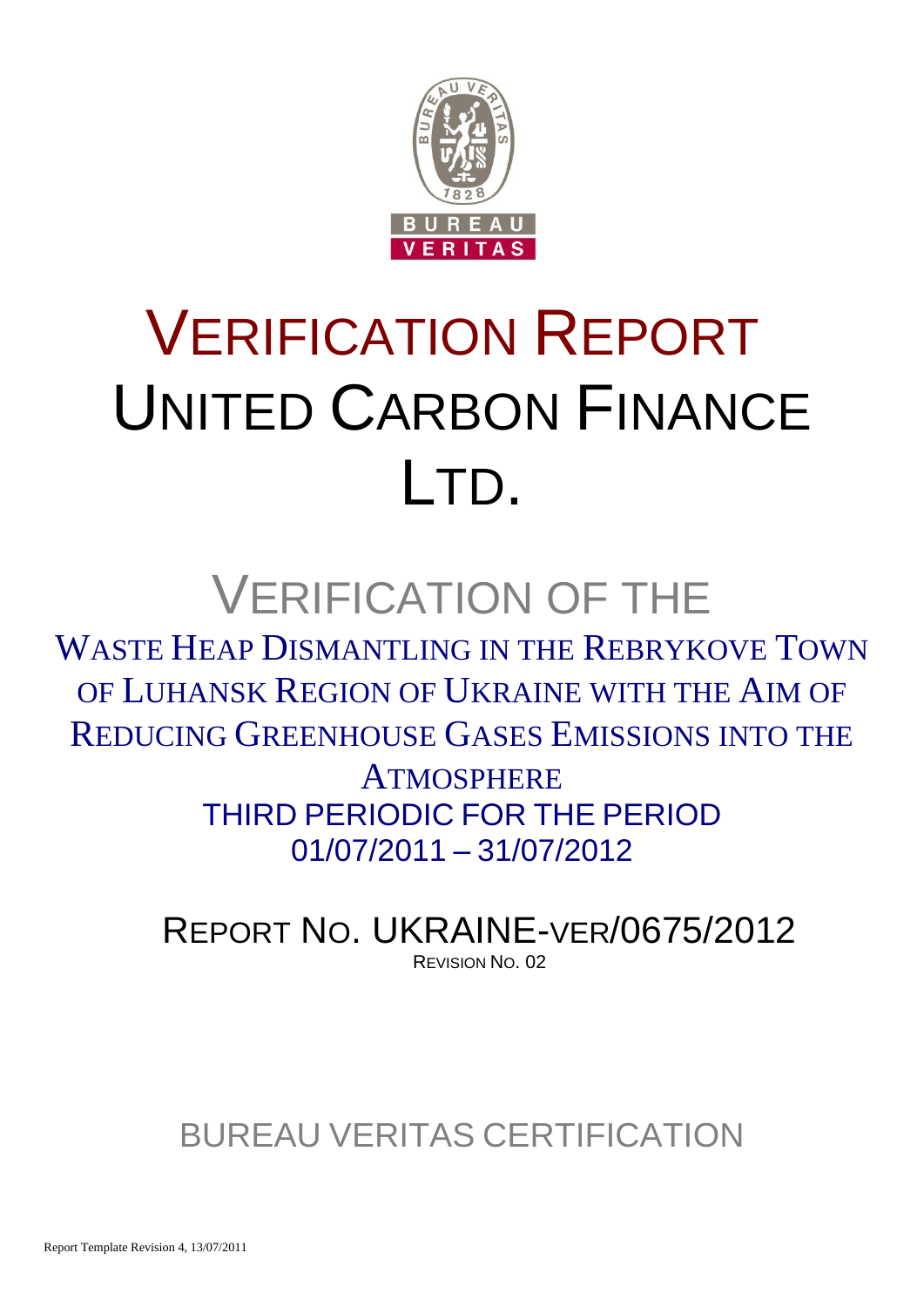Date of first issue: <br>
Organizational unit:

#### Report No: UKRAINE-ver/0675/2012



٦

#### VERIFICATION REPORT

| 07/08/2012                                                                                                                                                                                                                                                                                                                                                                                                                                                                                                                                                                                                                                                                                                                                                   | <b>Bureau Veritas Certification</b><br><b>Holding SAS</b>                                                                                                                                                                                                                                                                                                                                                                                                                                                                                                                                                                                                                               |  |  |  |  |  |  |
|--------------------------------------------------------------------------------------------------------------------------------------------------------------------------------------------------------------------------------------------------------------------------------------------------------------------------------------------------------------------------------------------------------------------------------------------------------------------------------------------------------------------------------------------------------------------------------------------------------------------------------------------------------------------------------------------------------------------------------------------------------------|-----------------------------------------------------------------------------------------------------------------------------------------------------------------------------------------------------------------------------------------------------------------------------------------------------------------------------------------------------------------------------------------------------------------------------------------------------------------------------------------------------------------------------------------------------------------------------------------------------------------------------------------------------------------------------------------|--|--|--|--|--|--|
| Client:<br>United Carbon Finance Ltd.                                                                                                                                                                                                                                                                                                                                                                                                                                                                                                                                                                                                                                                                                                                        | Client ref.:<br><b>Tahir Musayev</b>                                                                                                                                                                                                                                                                                                                                                                                                                                                                                                                                                                                                                                                    |  |  |  |  |  |  |
| Summary:<br>Bureau Veritas Certification has made the third periodic verification of the "Waste Heap Dismantling in the<br>Rebrykove Town of Luhansk Region of Ukraine with the Aim of Reducing Greenhouse Gases Emissions into<br>the Atmosphere" project of «Temp LTD-A» LLC located in located in Antracite, Rovenky, Krasnyi Luch Towns,<br>Luhansk region, Ukraine, and applying JI specific approach, on the basis of UNFCCC criteria for the JI, as well<br>as criteria given to provide for consistent project operations, monitoring and reporting. UNFCCC criteria refer to<br>Article 6 of the Kyoto Protocol, the JI rules and modalities and the subsequent decisions by the JI Supervisory<br>Committee, as well as the host country criteria. |                                                                                                                                                                                                                                                                                                                                                                                                                                                                                                                                                                                                                                                                                         |  |  |  |  |  |  |
|                                                                                                                                                                                                                                                                                                                                                                                                                                                                                                                                                                                                                                                                                                                                                              | The verification scope is defined as a periodic independent review and ex post determination by the Accredited<br>Entity of the monitored reductions in GHG emissions during defined verification period, and consisted of the<br>following three phases: i) desk review of the monitoring report against project design and the baseline and<br>monitoring plan; ii) follow-up interviews with project stakeholders; iii) resolution of outstanding issues and the<br>issuance of the final verification report and opinion. The overall verification, from Contract Review to<br>Verification Report & Opinion, was conducted using Bureau Veritas Certification internal procedures. |  |  |  |  |  |  |
| Actions Requests (CR, CAR and FAR), presented in Appendix A.                                                                                                                                                                                                                                                                                                                                                                                                                                                                                                                                                                                                                                                                                                 | The first output of the verification process is a list of Clarification, Corrective Actions Requests, Forward                                                                                                                                                                                                                                                                                                                                                                                                                                                                                                                                                                           |  |  |  |  |  |  |
| In summary, Bureau Veritas Certification confirms that the project is implemented as planned and described in<br>approved project design documents. Installed equipment being essential for generating emission reduction<br>runs reliably and is calibrated appropriately. The monitoring system is in place and the project is generating<br>GHG emission reductions. The GHG emission reduction is calculated accurately and without material errors,<br>omissions, or misstatements, and the ERUs issued totalize 2189464 tonnes of CO2 equivalent for the<br>monitoring period from 01/07/2011 to 31/07/2012.                                                                                                                                           |                                                                                                                                                                                                                                                                                                                                                                                                                                                                                                                                                                                                                                                                                         |  |  |  |  |  |  |
|                                                                                                                                                                                                                                                                                                                                                                                                                                                                                                                                                                                                                                                                                                                                                              | Our opinion relates to the project's GHG emissions and resulting GHG emission reductions reported and<br>related to the approved project baseline and monitoring, and its associated documents.                                                                                                                                                                                                                                                                                                                                                                                                                                                                                         |  |  |  |  |  |  |
| Subject Group:<br>Report No.:<br>UKRAINE-ver/0675/2012<br>JI                                                                                                                                                                                                                                                                                                                                                                                                                                                                                                                                                                                                                                                                                                 |                                                                                                                                                                                                                                                                                                                                                                                                                                                                                                                                                                                                                                                                                         |  |  |  |  |  |  |
| Project title:<br>"Waste Heap Dismantling in the Rebrykove Town of<br>Luhansk Region of Ukraine with the Aim of Reducing<br>Greenhouse Gases Emissions into the Atmosphere                                                                                                                                                                                                                                                                                                                                                                                                                                                                                                                                                                                   |                                                                                                                                                                                                                                                                                                                                                                                                                                                                                                                                                                                                                                                                                         |  |  |  |  |  |  |
| Work carried out by:<br>Kateryna Zinevych - Team Leader, Lead Verifier<br>Sergiy Kustovskyy - Team Member, Verifier<br>Vladimir Lukin - Team member, Technical specialist<br>Work reviewed by:                                                                                                                                                                                                                                                                                                                                                                                                                                                                                                                                                               |                                                                                                                                                                                                                                                                                                                                                                                                                                                                                                                                                                                                                                                                                         |  |  |  |  |  |  |
| Ivan Sokolov - Internal Technical Reviewer<br>Alexey Kulakov - Technical Specialist<br>Work approved by:                                                                                                                                                                                                                                                                                                                                                                                                                                                                                                                                                                                                                                                     | $\boxtimes$<br>No distribution without permission from the<br>Client or responsible organizational unit                                                                                                                                                                                                                                                                                                                                                                                                                                                                                                                                                                                 |  |  |  |  |  |  |
| Ivan Sokolov - Climate Change Operational<br>Manager<br>Bureau \                                                                                                                                                                                                                                                                                                                                                                                                                                                                                                                                                                                                                                                                                             | Limited distribution.                                                                                                                                                                                                                                                                                                                                                                                                                                                                                                                                                                                                                                                                   |  |  |  |  |  |  |
| Date of this revision:<br>Rev. Nol:<br>11/09/2012<br>02<br>28                                                                                                                                                                                                                                                                                                                                                                                                                                                                                                                                                                                                                                                                                                | Number of pages SA<br>Unrestricted distribution                                                                                                                                                                                                                                                                                                                                                                                                                                                                                                                                                                                                                                         |  |  |  |  |  |  |

1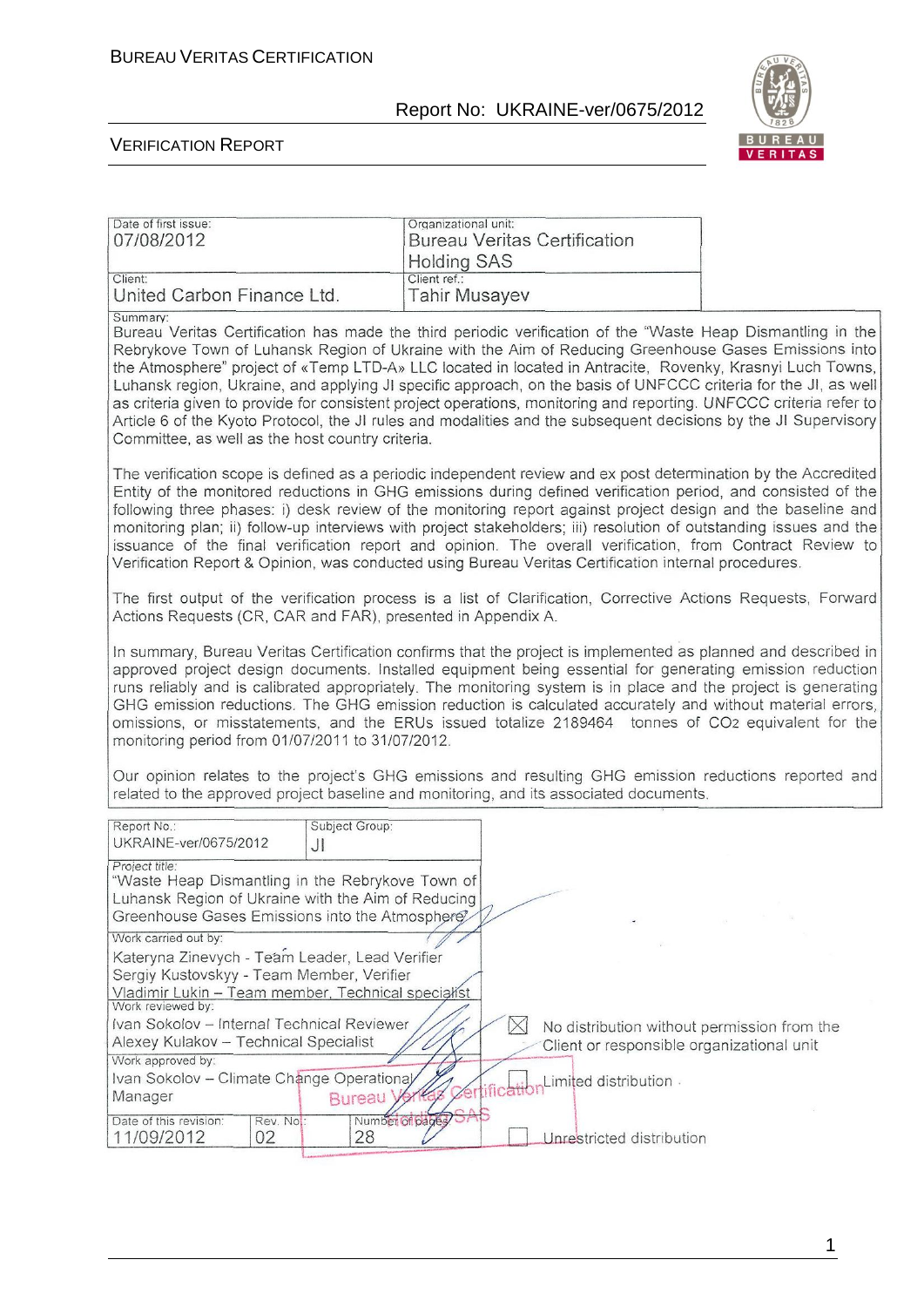VERIFICATION REPORT

### *Table of Contents Page*

| 1              |                                                                                |                |
|----------------|--------------------------------------------------------------------------------|----------------|
| 1.1            | Objective                                                                      | 3              |
| 1.2            | Scope                                                                          | 3              |
| 1.3            | <b>Verification Team</b>                                                       | 3              |
| $\overline{2}$ |                                                                                | $\overline{4}$ |
| 2.1            | <b>Review of Documents</b>                                                     | $\overline{4}$ |
| 2.2            | Follow-up Interviews                                                           | $\overline{4}$ |
| 2.3            | Resolution of Clarification, Corrective and Forward Action Requests            | 5              |
| 3              |                                                                                |                |
| 3.1            | Remaining issues and FARs from previous verifications                          | 6              |
| 3.2            | Project approval by Parties involved (90-91)                                   | 6              |
| 3.3            | Project implementation (92-93)                                                 | 6              |
| 3.4            | Compliance of the monitoring plan with the monitoring methodology<br>$(94-98)$ | 7              |
| 3.5            | Revision of monitoring plan (99-100)                                           | 8              |
| 3.6            | Data management (101)                                                          | 8              |
| 3.7            | Verification regarding programmes of activities (102-110)                      | 8              |
| 4              |                                                                                |                |
| 5              |                                                                                |                |
|                |                                                                                |                |

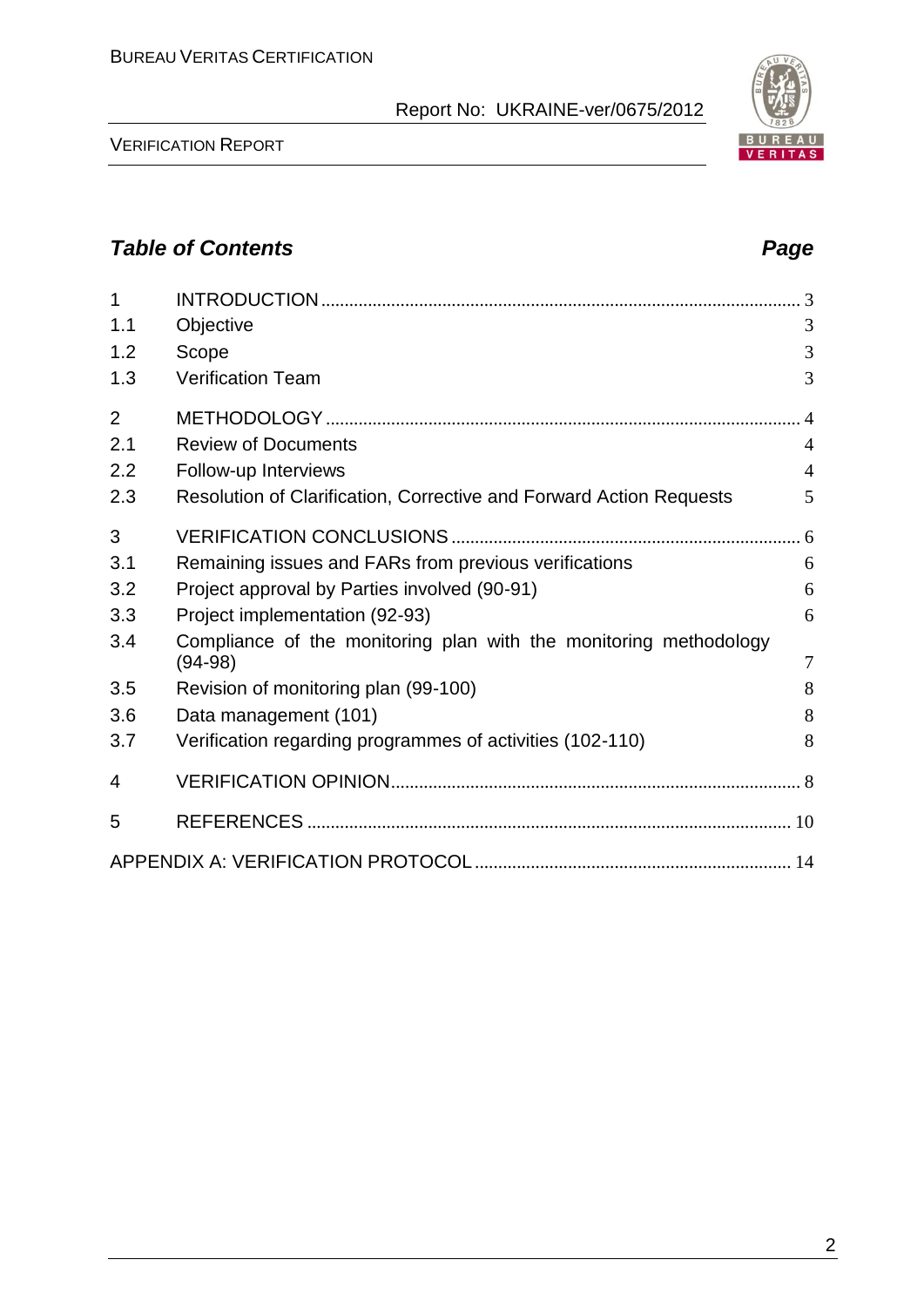

VERIFICATION REPORT

#### **1 INTRODUCTION**

United Carbon Finance Ltd. has commissioned Bureau Veritas Certification to verify the emissions reductions of its JI project "Waste Heap Dismantling in the Rebrykove Town of Luhansk Region of Ukraine with the Aim of Reducing Greenhouse Gases Emissions into the Atmosphere" (hereafter called "the project") at Sverdlovsk, Luhansk region, Ukraine.

This report summarizes the findings of the verification of the project, performed on the basis of UNFCCC criteria, as well as criteria given to provide for consistent project operations, monitoring and reporting.

#### **1.1 Objective**

Verification is the periodic independent review and ex post determination by the Accredited Independent Entity of the monitored reductions in GHG emissions during defined verification period.

The objective of verification can be divided in Initial Verification and Periodic Verification.

UNFCCC criteria refer to Article 6 of the Kyoto Protocol, the JI rules and modalities and the subsequent decisions by the JI Supervisory Committee, as well as the host country criteria.

#### **1.2 Scope**

The verification scope is defined as an independent and objective review of the project design document, the project's baseline study, monitoring plan and monitoring report, and other relevant documents. The information in these documents is reviewed against Kyoto Protocol requirements, UNFCCC rules and associated interpretations.

The verification is not meant to provide any consulting towards the Client. However, stated requests for clarifications, corrective and/or forward actions may provide input for improvement of the project monitoring towards reductions in the GHG emissions.

#### **1.3 Verification Team**

The verification team consists of the following personnel:

Kateryna Zinevych Bureau Veritas Certification Team Leader, Climate Change Lead Verifier

Sergiy Kustovskyy Bureau Veritas Certification Team Member, Climate Change Verifier

Vladimir Lukin Bureau Veritas Certification Technical specialist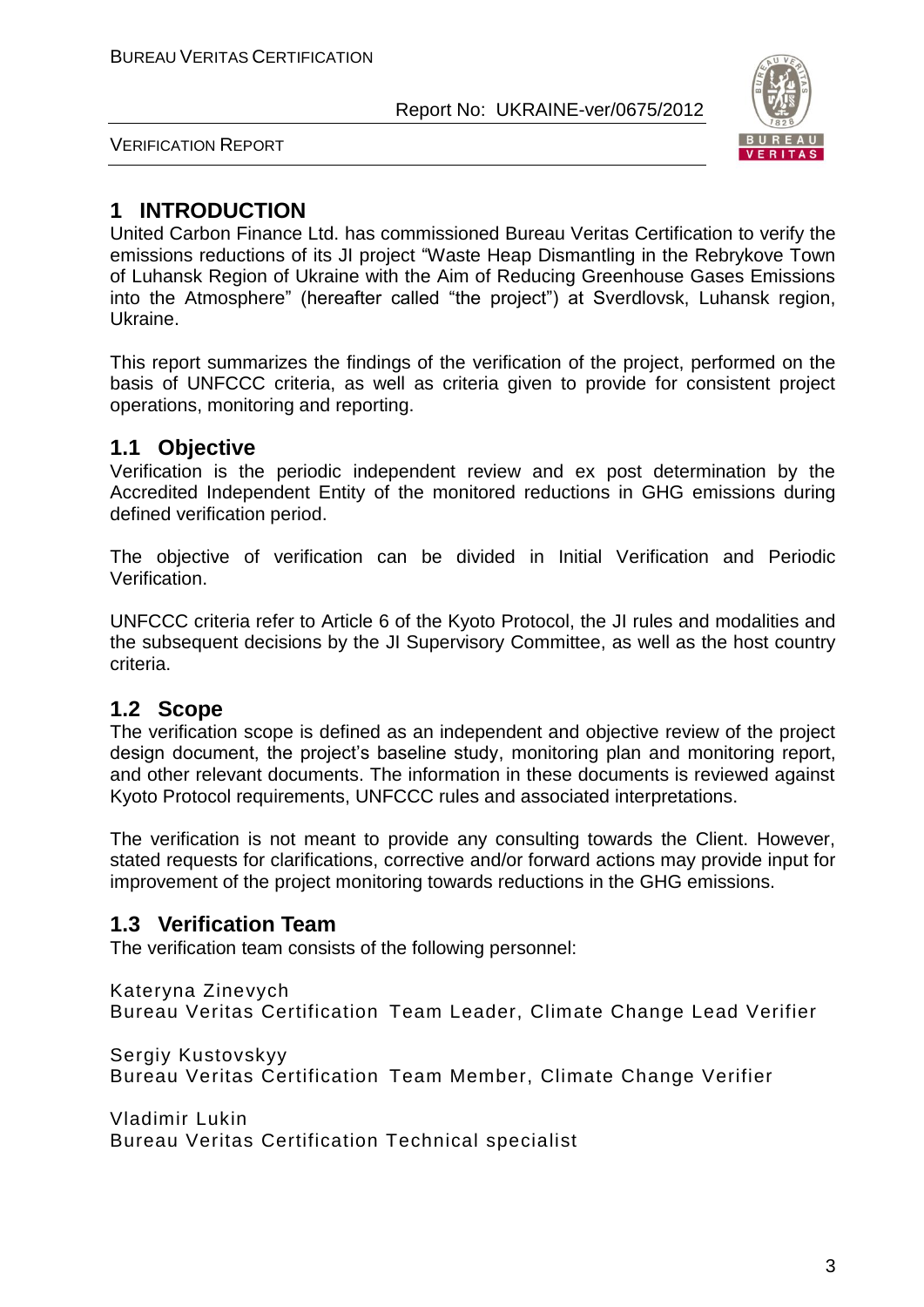

VERIFICATION REPORT

This determination report was reviewed by:

Ivan Sokolov Bureau Veritas Certification Internal Technical Reviewer

Alexey Kulakov Bureau Veritas Certification Technical Specialist

#### **2 METHODOLOGY**

The overall verification, from Contract Review to Verification Report & Opinion, was conducted using Bureau Veritas Certification internal procedures.

In order to ensure transparency, a verification protocol was customized for the project, according to the version 01 of the Joint Implementation Determination and Verification Manual, issued by the Joint Implementation Supervisory Committee at its 19 meeting on 04/12/2009. The protocol shows, in a transparent manner, criteria (requirements), means of verification and the results from verifying the identified criteria. The verification protocol serves the following purposes:

- It organizes, details and clarifies the requirements a JI project is expected to meet;
- It ensures a transparent verification process where the verifier will document how a particular requirement has been verified and the result of the verification.

The completed verification protocol is enclosed in Appendix A to this report.

#### **2.1 Review of Documents**

The Monitoring Report (MR) submitted by United Carbon Finance Ltd. and additional background documents related to the project design and baseline, i.e. country Law, Project Design Document (PDD) and/or Guidance on criteria for baseline setting and monitoring, Host party criteria, Kyoto Protocol, Clarifications on Verification Requirements to be Checked by an Accredited Independent Entity were reviewed.

The verification findings presented in this report relate to the Monitoring Report version(s) 01, 02 and project as described in the determined PDD.

#### **2.2 Follow-up Interviews**

On 06/08/2012 Bureau Veritas Certification performed on-site interviews with project stakeholders to confirm selected information and to resolve issues identified in the document review. Representatives of United Carbon Finance Ltd. and Temp LTD-A were interviewed (see References). The main topics of the interviews are summarized in Table 1.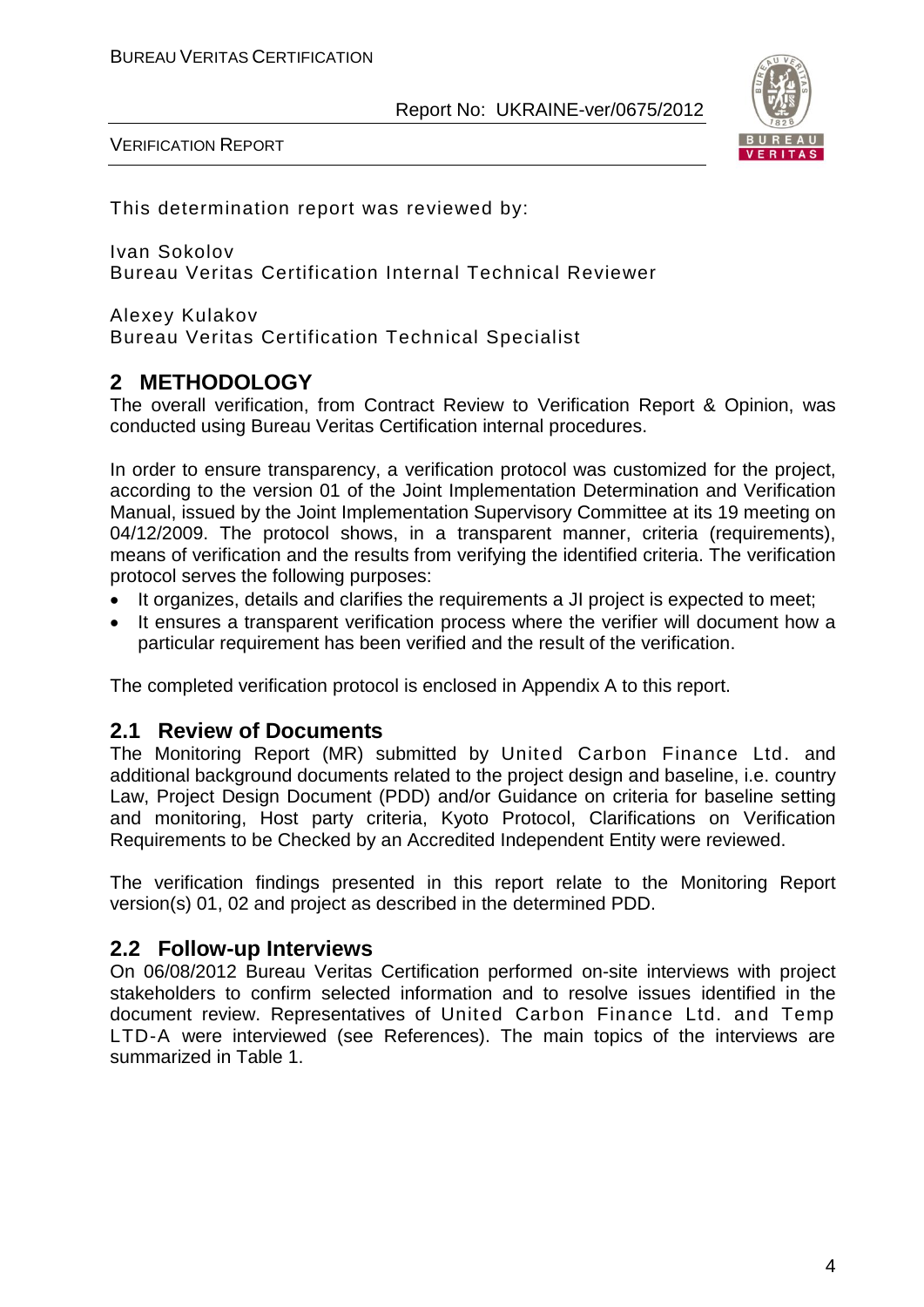

VERIFICATION REPORT

#### **Table 1 Interview topics**

| Interviewed<br>organization | <b>Interview topics</b>                                          |
|-----------------------------|------------------------------------------------------------------|
| Temp LTD-A                  | Organizational structure                                         |
|                             | Responsibilities and authorities                                 |
|                             | Roles and responsibilities for data collection and<br>processing |
|                             | Installation of equipment                                        |
|                             | Data logging, archiving and reporting                            |
|                             | Metering equipment control                                       |
|                             | Metering record keeping system, database                         |
|                             | IT management                                                    |
|                             | Training of personnel                                            |
|                             | Quality management procedures and technology                     |
|                             | Internal audits and check-ups                                    |
| <b>United Carbon</b>        | Baseline methodology                                             |
| Finance Ltd.                | Monitoring plan                                                  |
|                             | Monitoring report                                                |
|                             | <b>Excel spreadsheets</b>                                        |

#### **2.3 Resolution of Clarification, Corrective and Forward Action Requests**

The objective of this phase of the verification is to raise the requests for corrective actions and clarification and any other outstanding issues that needed to be clarified for Bureau Veritas Certification positive conclusion on the GHG emission reduction calculation.

If the Verification Team, in assessing the monitoring report and supporting documents, identifies issues that need to be corrected, clarified or improved with regard to the monitoring requirements, it should raise these issues and inform the project participants of these issues in the form of:

(a) Corrective action request (CAR), requesting the project participants to correct a mistake that is not in accordance with the monitoring plan;

(b) Clarification request (CL), requesting the project participants to provide additional information for the Verification Team to assess compliance with the monitoring plan;

(c) Forward action request (FAR), informing the project participants of an issue, relating to the monitoring that needs to be reviewed during the next verification period.

The Verification Team will make an objective assessment as to whether the actions taken by the project participants, if any, satisfactorily resolve the issues raised, if any, and should conclude its findings of the verification.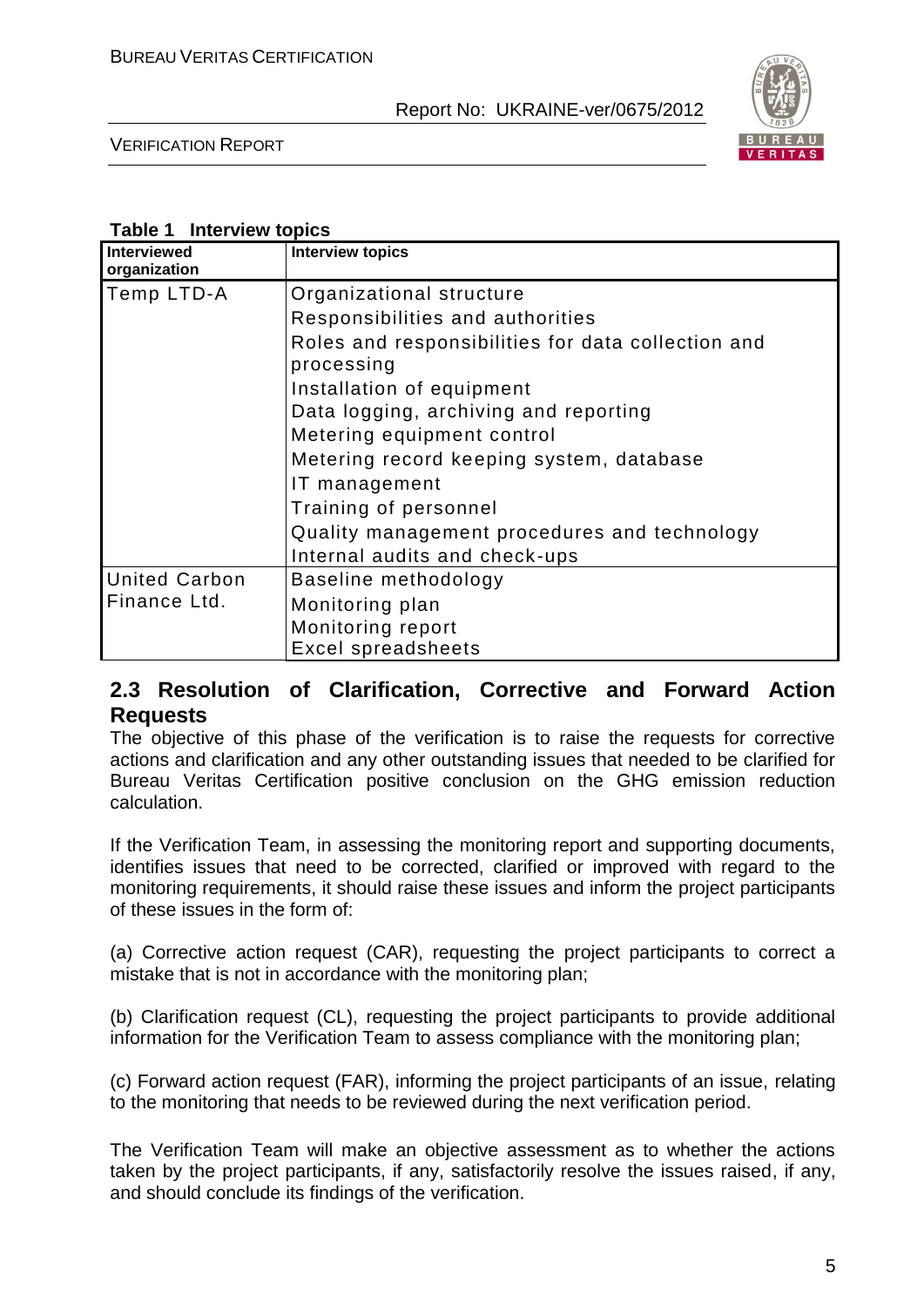

VERIFICATION REPORT

To guarantee the transparency of the verification process, the concerns raised are documented in more detail in the verification protocol in Appendix A.

#### **3 VERIFICATION CONCLUSIONS**

In the following sections, the conclusions of the verification are stated.

The findings from the desk review of the original monitoring documents and the findings from interviews during the follow up visit are described in the Verification Protocol in Appendix A.

The Clarification, Corrective and Forward Action Requests are stated, where applicable, in the following sections and are further documented in the Verification Protocol in Appendix A. The verification of the Project resulted in 10 Corrective Action Requests and 2 Clarification Requests.

The number between brackets at the end of each section corresponds to the DVM paragraph.

#### **3.1 Remaining issues and FARs from previous verifications**

No FARs were raised during previous verification.

#### **3.2 Project approval by Parties involved (90-91)**

Written project approval by the Ukraine #2264/23/7 dated 17/08/2012 has been issued by the State Environmental Investment Agency of Ukraine.

Written project approval by the Netherland Designated Focal Point was received for the proposed project, reference 2012JI40, dated 10/09/2012.

The abovementioned written approvals are unconditional.

The identified areas of concern as to the Project approval by Parties involved, project participants responses and Bureau Veritas Certification's conclusions are described in Appendix A to this report (refer to CAR 01, CAR 02).

#### **3.3 Project implementation (92-93)**

The proposed project is a progressive project that envisages processing and dismantling of the waste heaps, which are located in the Luhansk Region of Ukraine.

The main idea of the project is to process waste heaps originated due to coal extraction from mines. Coal extraction from the mine's waste heap will prevent greenhouse gas emissions into the atmosphere as if in the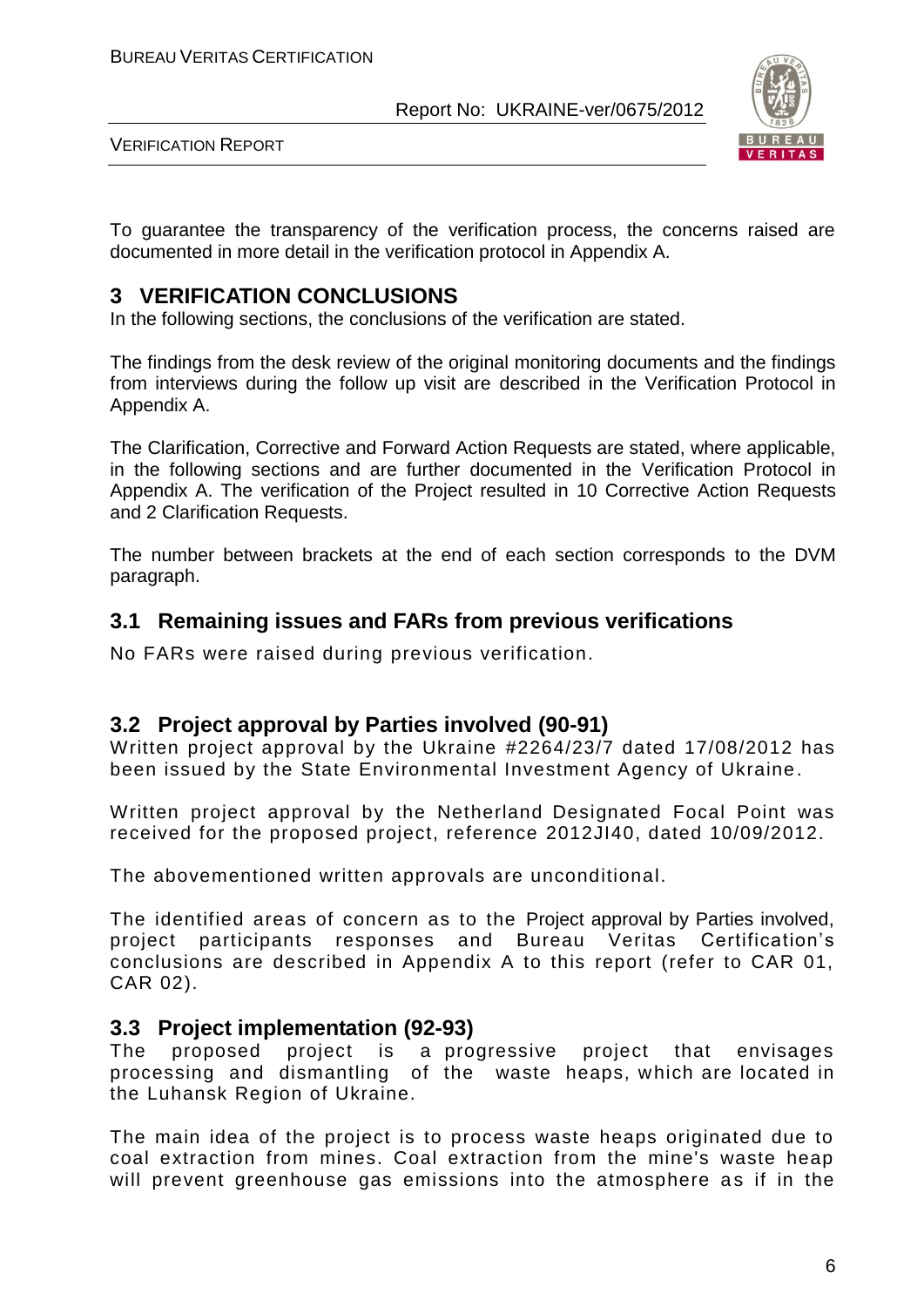

VERIFICATION REPORT

case of spontaneous burning and will produce additional amount of coal instead of its mining. Emission reductions due to the implementation of this project will come from three major sources:

Removing the source of green-house gas emissions from the burning / slow burning waste heap by the extraction of non -combusted coal contained in a waste heap;

Negative leakage through reduced fugitive emissions of methane due to the replacement of coal that would have been mined, by the coal extracted from the heap under the project activity.

Reduce electricity consumption at waste heap dismantling in comparison with energy consumption at coal mine.

The Project is aimed at coal extraction from the mine's waste heaps of the Luhansk Region of Ukraine. These waste heaps have been accumulated some time before the start of the project activity from the mining waste of underground mines. Project activity will prevent greenhouse gas emissions into the atmosphere during combustion of the heaps and will contribute an additional amount of coal, without the need for mining. The Project activities include installation of the equipment for coal extraction and beneficiation near the processing waste heaps and applying special machinery that will perform preparation, loading and transportation of the rock from the waste heaps to the beneficiation factory. After purifying of the matter, the extracted coal will be sold for heat and power generation and the remaining bare rock will be utilized for land engineering and road building.

The project has been operational for the whole monitoring period.

The identified areas of concern as to the project implementation, project participants responses and Bureau Veritas Certification's conclusions are described in Appendix A to this report (refer to CL 01, CL 02).

#### **3.4 Compliance of the monitoring plan with the monitoring methodology (94-98)**

The monitoring occurred in accordance with the monitoring plan included in the PDD regarding which the determination has been deemed final and is so listed on the UNFCCC JI website.

For calculating the emission reductions, key factors influencing the baseline emissions and the activity level of the project and the emissions as well as risks associated with the project were taken into account, as appropriate.

Data sources used for calculating emission reductions are clearly identified, reliable and transparent.

Emission factors, including default emission factors, are selected by carefully balancing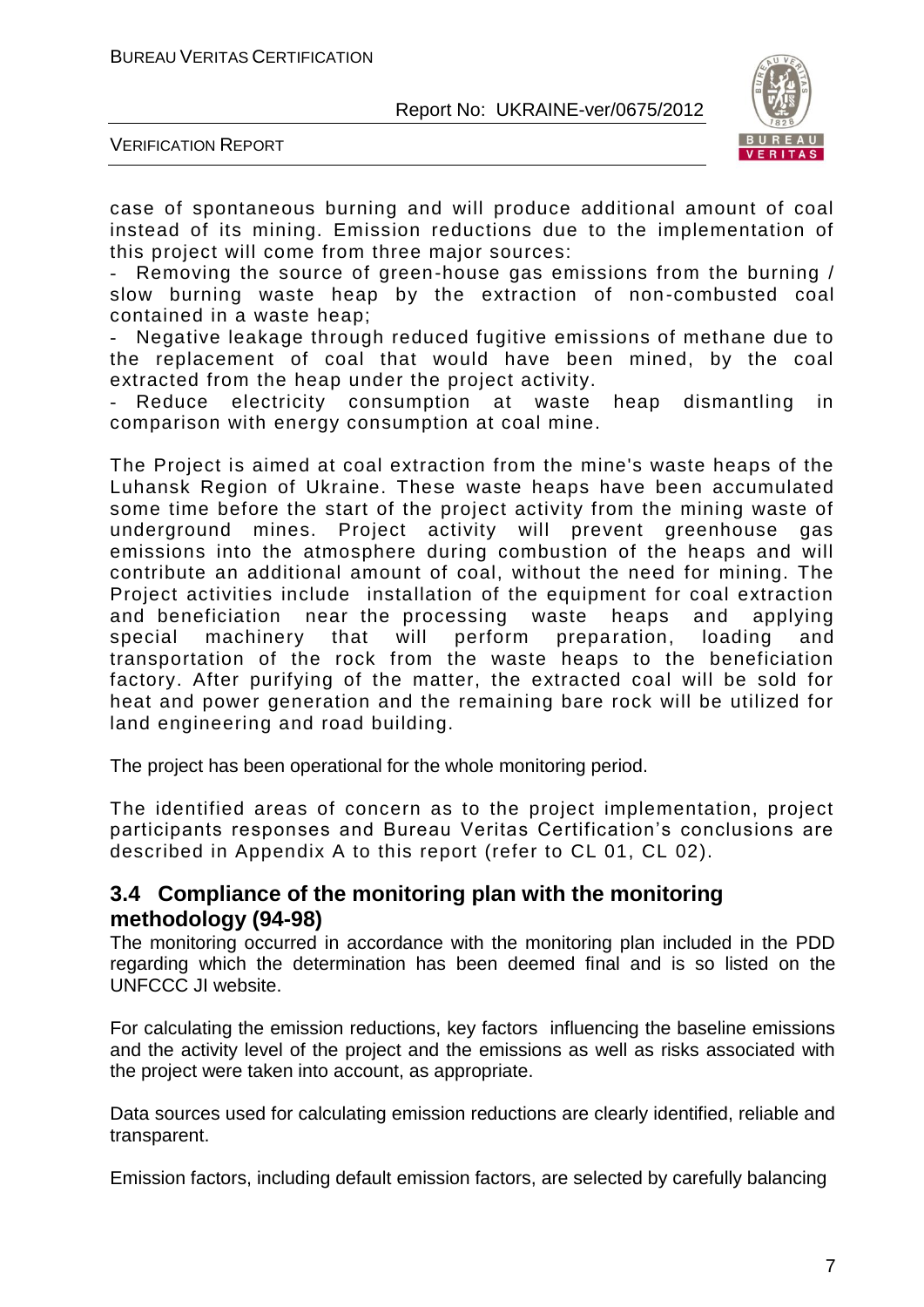

VERIFICATION REPORT

accuracy and reasonableness, and appropriately justified of the choice.

The calculation of emission reductions is based on conservative assumptions and the most plausible scenarios in a transparent manner.

The identified areas of concern as to the compliance of the monitoring plan with the monitoring methodology, project participants responses and Bureau Veritas Certification's conclusions are described in Appendix A to this report (refer to CARs 03 - 06).

#### **3.5 Revision of monitoring plan (99-100)**

Not applicable

#### **3.6 Data management (101)**

The data and their sources, provided in monitoring report, are clearly identified, reliable and transparent.

The implementation of data collection procedures is in accordance with the monitoring plan, including the quality control and quality assurance procedures. These procedures are mentioned in the section "References" of this report.

The function of the monitoring equipment, including its calibration status, is in order.

The evidence and records used for the monitoring are maintained in a traceable manner.

The data collection and management system for the project is in accordance with the monitoring plan.

The identified areas of concern as to the data managemet, project participants responses and Bureau Veritas Certification's conclusions are described in Appendix A to this report (refer to CARs 07 - 10).

#### **3.7 Verification regarding programmes of activities (102-110)**

Not applicable.

#### **4 VERIFICATION OPINION**

Bureau Veritas Certification has performed the third periodic verification of the "Waste Heap Dismantling in the Rebrykove Town of Luhansk Region of Ukraine with the Aim of Reducing Greenhouse Gases Emissions into the Atmosphere" Project in Ukraine, which applies JI specific approach. The verification was performed on the basis of UNFCCC criteria and host country criteria and also on the criteria given to provide for consistent project operations, monitoring and reporting.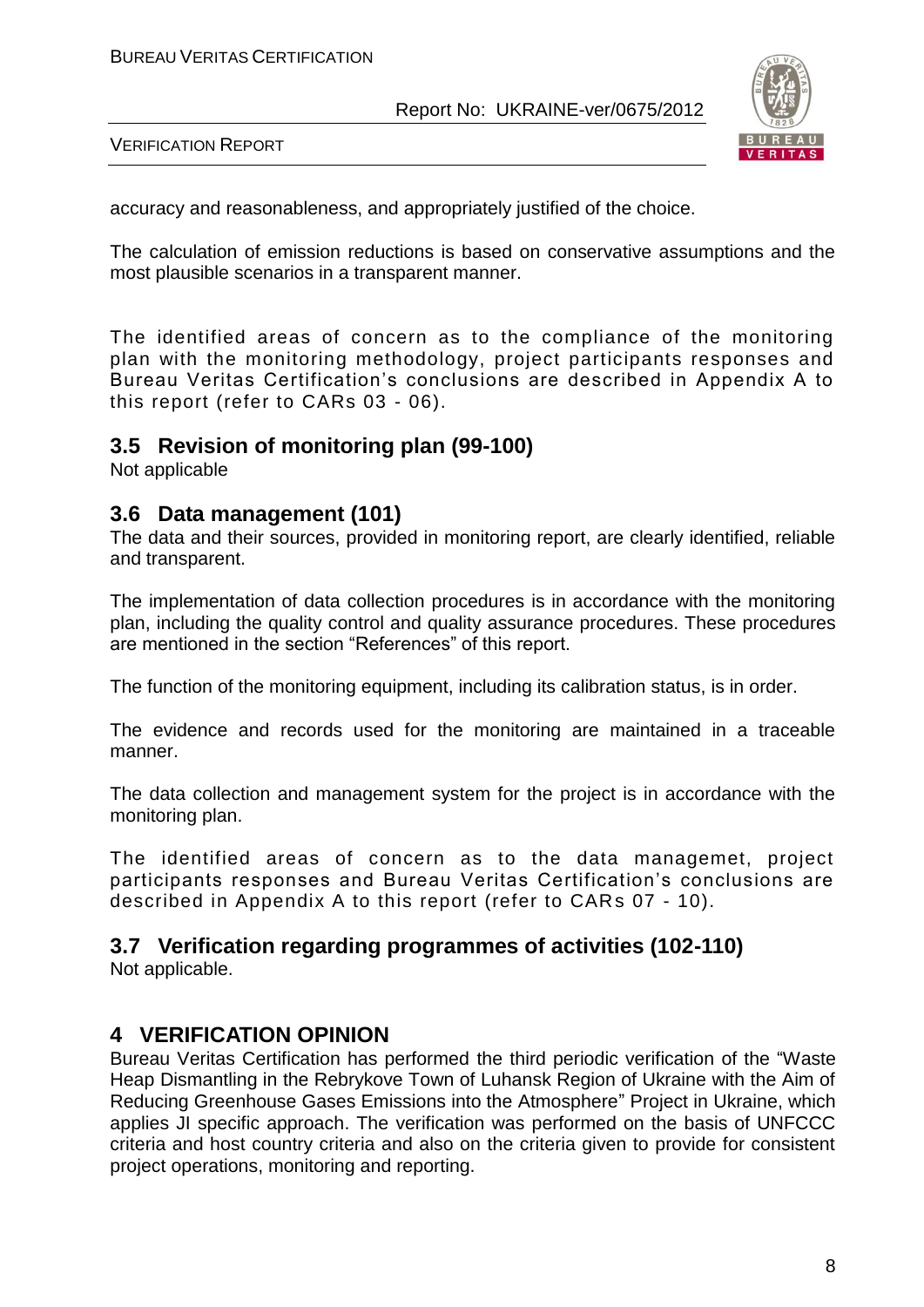

VERIFICATION REPORT

The verification consisted of the following three phases: i) desk review of the monitoring report against the project design and the baseline and monitoring plan; ii) follow-up interviews with project stakeholders; iii) resolution of outstanding issues and the issuance of the final verification report and opinion.

The management of United Carbon Finance Ltd is responsible for the preparation of the GHG emissions data and the reported GHG emissions reductions of the project on the basis set out within the project Monitoring Plan indicated in the final PDD version. The development and maintenance of records and reporting procedures in accordance with that plan, including the calculation and determination of GHG emission reductions from the project, is the responsibility of the management of the project.

Bureau Veritas Certification verified the Project Monitoring Report version 02 for the reporting period as indicated below. Bureau Veritas Certification confirms that the project is implemented as planned and described in approved project design documents. Installed equipment being essential for generating emission reduction runs reliably and is calibrated appropriately. The monitoring system is in place and the project is generating GHG emission reductions.

Bureau Veritas Certification can confirm that the GHG emission reduction is accurately calculated and is free of material errors, omissions, or misstatements. Our opinion relates to the project's GHG emissions and resulting GHG emissions reductions reported and related to the approved project baseline and monitoring, and its associated documents. Based on the information we have seen and evaluated, we confirm, with a reasonable level of assurance, the following statement:

Reporting period: From 01.07.2011 to 31.07.2012

| For the period from 01.07.2011 to 31.12.2011 |    |             |  |                                  |
|----------------------------------------------|----|-------------|--|----------------------------------|
| <b>Baseline emissions</b>                    |    |             |  | 844548 tonnes of CO2 equivalent  |
| Leakage                                      |    |             |  | -253980 tonnes of CO2 equivalent |
| Project emissions                            |    |             |  | 2715 tonnes of CO2 equivalent    |
| <b>Emission Reductions</b>                   |    |             |  | 1095813 tonnes of CO2 equivalent |
| For the period from 01.01.2012 to 31.07.2012 |    |             |  |                                  |
| <b>Baseline emissions</b>                    |    | 842334      |  | tonnes of CO2 equivalent         |
| Leakage                                      |    | $: -253315$ |  | tonnes of CO2 equivalent         |
| Project emissions                            |    | 1998        |  | tonnes of CO2 equivalent         |
| <b>Emission Reductions</b>                   |    | : 1093651   |  | tonnes of CO2 equivalent         |
| Total for the monitoring period              |    |             |  |                                  |
| <b>Baseline emissions</b>                    | t. |             |  | 1686882 tonnes of CO2 equivalent |
| Leakage                                      |    |             |  | -507295 tonnes of CO2 equivalent |
| Project emissions                            |    |             |  | 4713 tonnes of CO2 equivalent    |
| <b>Emission Reductions</b>                   |    | 2189464     |  | tonnes of CO2 equivalent         |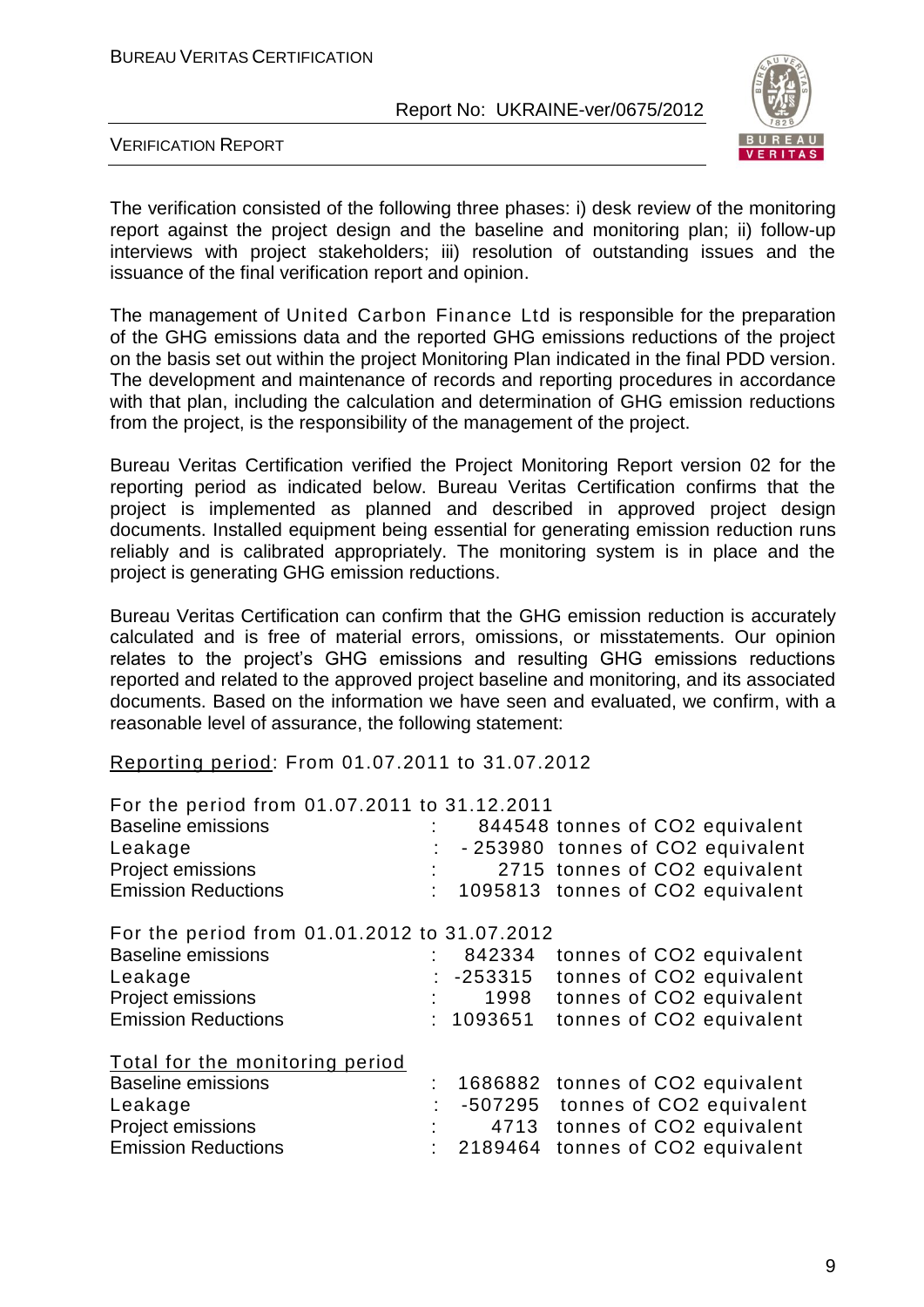

VERIFICATION REPORT

#### **5 REFERENCES**

#### **Category 1 Documents:**

Documents provided by United Carbon Finance Ltd that relate directly to the GHG components of the project.

- /1/ Project Design Document "Waste Heap Dismantling in the Rebrykove Town of Luhansk Region of Ukraine with the Aim of Reducing Greenhouse Gases Emissions into the Atmosphere " version 2.0 dated 20/07/2012
- /2/ Monitoring Report for 01/07/2011-31/07/2012 "Waste Heap Dismantling in the Rebrykove Town of Luhansk Region of Ukraine with the Aim of Reducing Greenhouse Gases Emissions into the Atmosphere", version 01 dated 02/08/2012.
- /3/ Monitoring Report for 01/07/2011-31/07/2012 "Waste Heap Dismantling in the Rebrykove Town of Luhansk Region of Ukraine with the Aim of Reducing Greenhouse Gases Emissions into the Atmosphere", version 02 dated 10/09/2012.
- /4/ Emission Reductions Calculation version 2 excel file dated 10/09/2012
- /5/ Letter of Approval #2264/23/7 for the project "Waste Heap Dismantling in the Rebrykove Town of Luhansk Region of Ukraine with the Aim of Reducing Greenhouse Gases Emissions into the Atmosphere" issued by State Environmental Investment Agency of Ukraine dated 17/08/2012.
- /6/ Letter of Approval № 2012JI40 dated 10/09/2012 for the project "Waste Heap Dismantling in the Rebrykove Town of Luhansk Region of Ukraine with the Aim of Reducing Greenhouse Gases Emissions into the Atmosphere" issued by DFP of the Netherlands.

#### **Category 2 Documents:**

Background documents related to the design and/or methodologies employed in the design or other reference documents.

- /1/ Order # 21-П dated 21/03/2008 "On approval and enactment of instruction", Temp LTD-A LLC, Antratsyt city
- /2/ Order # 31-П dated 01/07/2008 "On assignment of documentation storage terms", Temp LTD-A LLC, Antratsyt city
- /3/ Instruction dated 21/03/2008 on monitoring of main enterprise activity parameters for implementation of JI project within Kyoto Protocol mechanisms, Temp LTD-A LLC
- /4/ Photo–General view of processing facility "Kyivska", Temp LTD-A LLC
- /5/ Photo–General view of waste heap processing facility "Kyivska", Temp LTD-A  $\overline{L}$
- /6/ Statement dated 15/09/2008 on meters replacement
- /7/ Passport on multitariff active and reactive energy meter LZQM 321.02.534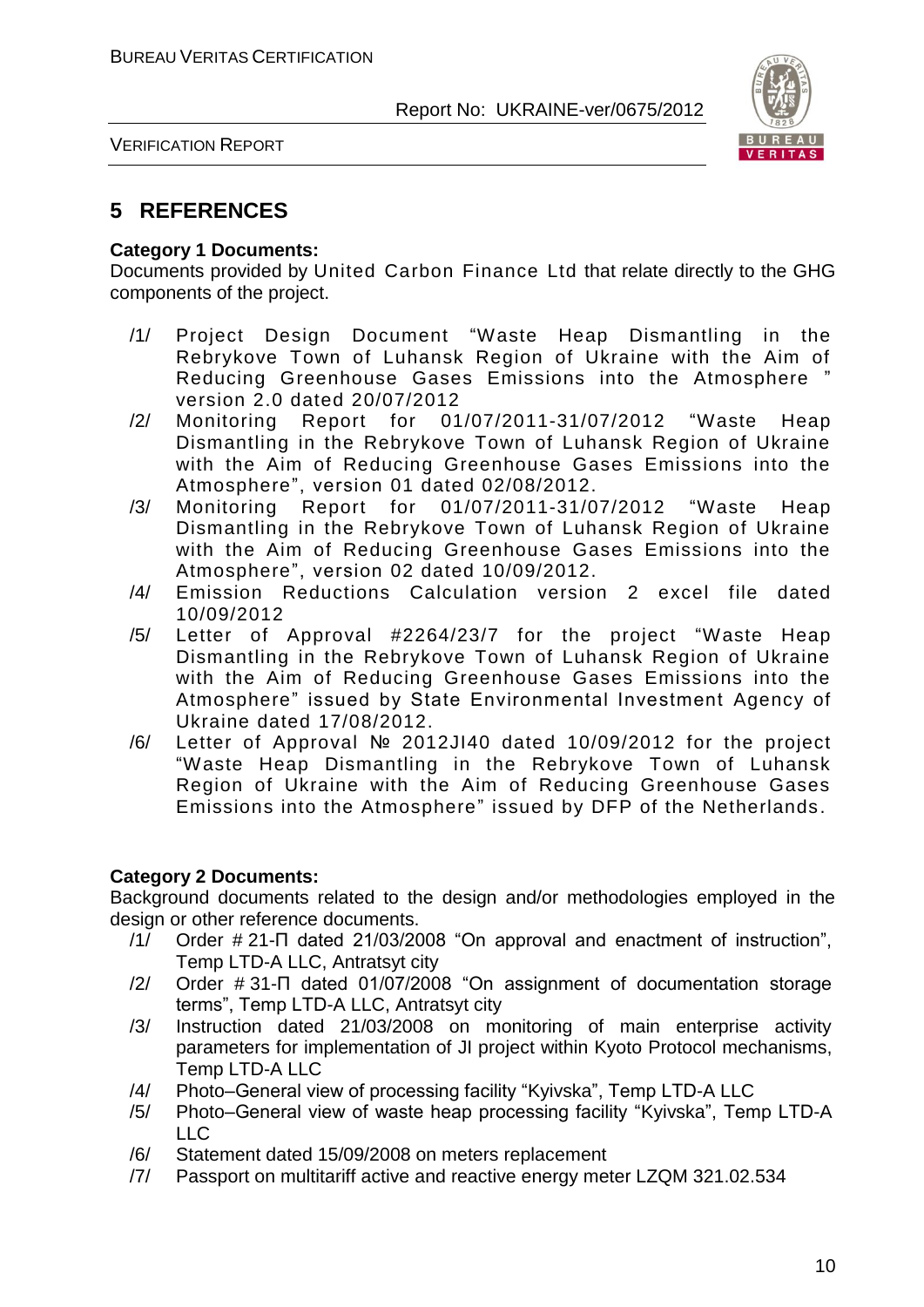VERIFICATION REPORT



- /8/ Acceptance certificate on multitariff active and reactive energy meter LZQM 321.02.534, fabrication # 446002. Fabrication date–26/02/2007
- /9/ Photo– multitariff active and reactive energy meter LZQM 321.02.534, fabrication # 446002, 2007
- /10/ Statement on technical check of power meters dated 16/10/2008
- /11/ Passport on multitariff active and reactive energy meter ЕМS 132.11.4
- /12/ Acceptance certificate on multitariff active and reactive energy meter ЕМS 132.11.4, fabrication # 352641. Fabrication date–12/05/2006
- /13/ Photo–multitariff active and reactive energy meter ЕМS 132.11.4, fabrication # 352641, 2006
- /14/ Passport on multitariff active and reactive energy meter LZQM 321.02.534
- /15/ Acceptance certificate on multitariff active and reactive energy meter LZQM 321.02.534, fabrication # 588429. Fabrication date–21/04/2008
- /16/ Photo–multitariff active and reactive energy meter LZQM 321.02.534, fabrication # 588429, 2008
- /17/ Technical passport on electronic railway scales type ВТВ-150С, fabrication # 030200814 at Donetsk railway Karakhash station. Passport dated of 14/02/2005
- /18/ Photo–general view of electronic railway scales Donetsk railway Karakhash station
- /19/ Photo–display of electronic railway scales Donetsk railway Karakhash station
- /20/ Technical passport on electronic railway scales type ВЕТ-150В2, fabrication # 686 at Donetsk railway Dariivka station. Passport dated of 20/06/2011
- /21/ Delivery note # 0000005838 dated 26/08/2011 on oil products distribution
- /22/ Turnover balance sheet as per billing statement 203 for August 2011
- /23/ Passport on quality # 1902 dated 30/08/2011
- /24/ Delivery note # 0000006095 dated 01/09/2011 on oil products distribution
- /25/ Delivery note # 0000006468 dated 09/09/2011 on oil products distribution
- /26/ Delivery note # 0000006467 dated 09/09/2011 on oil products distribution
- /27/ Photo–general view of electronic railway scales Donetsk railway Karakhash station
- /28/ Turnover balance sheet as per billing statement 203 for March 2011, Temp LTD-A LLC
- /29/ Decommissioning statement # СпТ 01К dated 31/03/2011, Temp LTD-A LLC
- /30/ Delivery note # 0000001282 dated 15/03/2011 on oil products distribution, Temp LTD-A LLC
- /31/ Goods delivery note # 0000001282 dated 15/03/2011, Temp LTD-A LLC
- /32/ Turnover balance sheet as per billing statement 203 for October 2011, Temp LTD-A LLC
- /33/ Delivery note # 0000007741 dated 28/10/2011 on oil products distribution, Temp LTD-A LLC
- /34/ Goods delivery note # 0000007741 dated 28/10/2011, Temp LTD-A LLC
- /35/ Turnover balance sheet as per billing statement 203 for November 2011, Temp LTD-A LLC
- /36/ Acceptance certificate on power meter type NIK 2303 ART2T, fabrication # 0060944. Fabrication date 01/03/2010
- /37/ Passport on power meter type NIK 2303 ART2T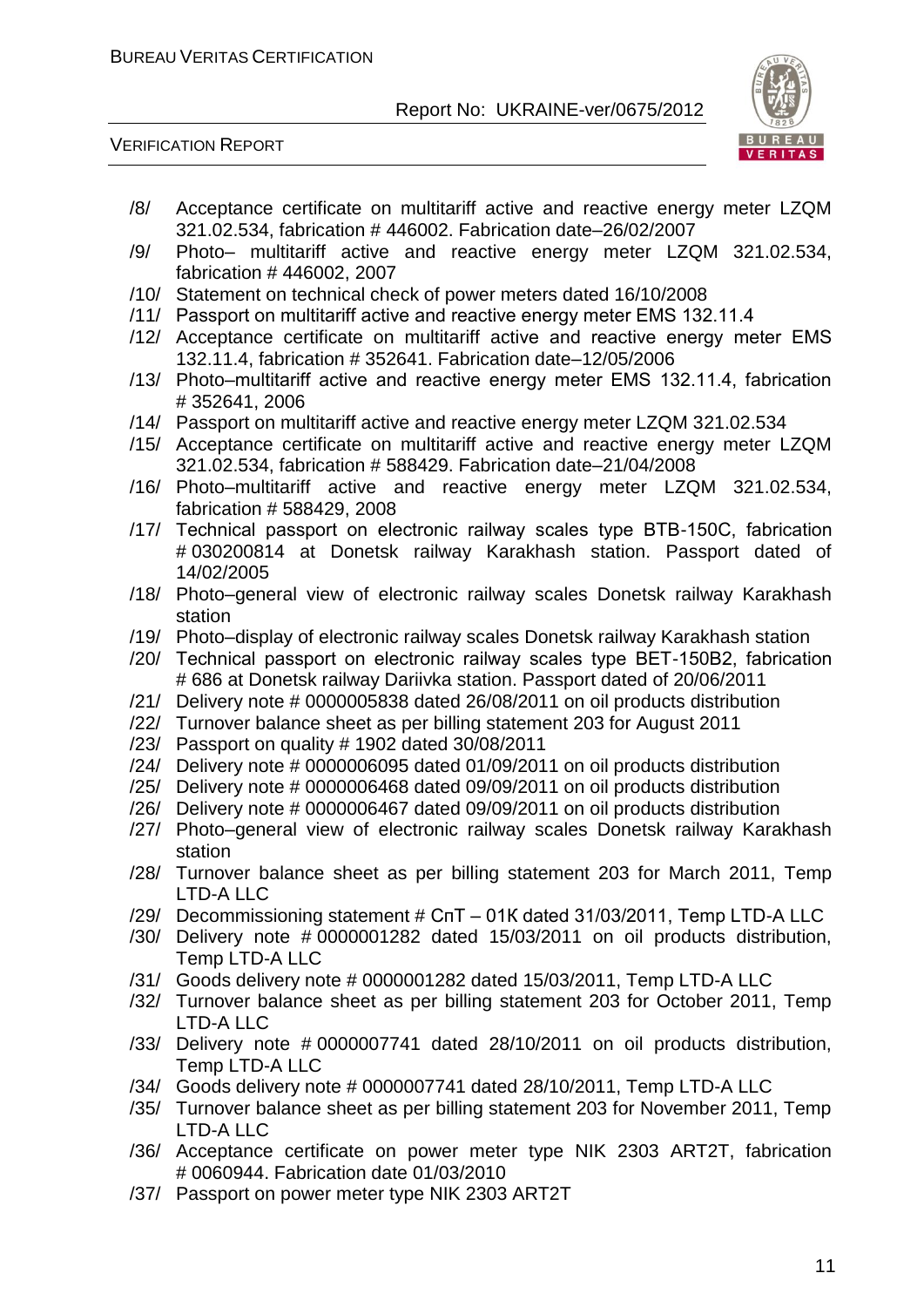

VERIFICATION REPORT

| /38/ | Information note on the amount and cost of electricity distributed to the supplier<br>for April 2008, Temp LTD-A LLC          |
|------|-------------------------------------------------------------------------------------------------------------------------------|
| /39/ | Information note on the amount and cost of electricity distributed to the supplier<br>for July 2008, Temp LTD-A LLC           |
| /40/ | Information note on the amount and cost of electricity distributed to the supplier<br>for November 2008, Temp LTD-A LLC       |
| /41/ | Information note on the amount and cost of electricity distributed to the supplier<br>for December 2008, Temp LTD-A LLC       |
| /42/ | Information note on the amount and cost of electricity distributed to the supplier<br>for January 2009, Temp LTD-A LLC        |
| /43/ | Information note on the amount and cost of electricity distributed to the supplier                                            |
| /44/ | for May 2009, Temp LTD-A LLC<br>Information note on the amount and cost of electricity distributed to the supplier            |
| /45/ | for March 2009, Temp LTD-A LLC<br>Information note on the amount and cost of electricity distributed to the supplier          |
| /46/ | for April 2009, Temp LTD-A LLC<br>Information note on the amount and cost of electricity distributed to the supplier          |
| /47/ | for August 2009, Temp LTD-A LLC<br>Information note on the amount and cost of electricity distributed to the supplier         |
| /48/ | for March 2010, Temp LTD-A LLC<br>Information note on the amount and cost of electricity distributed to the supplier          |
| /49/ | for June 2010, Temp LTD-A LLC<br>Information note on the amount and cost of electricity distributed to the supplier           |
| /50/ | for July 2010, Temp LTD-A LLC<br>Information note on the amount and cost of electricity distributed to the supplier           |
| /51/ | for May 2010, Temp LTD-A LLC<br>Information note on the amount and cost of electricity distributed to the supplier            |
| /52/ | for March 2011, Temp LTD-A LLC<br>Information note on the amount and cost of electricity distributed to the supplier          |
| /53/ | for April 2011, Temp LTD-A LLC<br>Information note on the amount and cost of electricity distributed to the supplier          |
|      | for September 2011, Temp LTD-A LLC<br>/54/ Information note on the amount and cost of electricity distributed to the supplier |
|      | for November 2011, Temp LTD-A LLC<br>/55/ Pay slip on acceptance of freight #49835544 dated 31/10/2008, Temp LTD-A            |
| /56/ | <b>LLC</b><br>Pay slip on acceptance of freight #49835369 dated 24/10/2008, Temp LTD-A                                        |
|      | <b>LLC</b><br>/57/ Pay slip on acceptance of freight #50090314 dated 17/10/2008, Temp LTD-A                                   |
| /58/ | <b>LLC</b><br>Pay slip on acceptance of freight #52273537 dated 29/08/2010, Temp LTD-A                                        |
|      | <b>LLC</b><br>/59/ Pay slip on acceptance of freight #52273380 dated 20/08/2010, Temp LTD-A                                   |
|      | <b>LLC</b><br>/60/ Pay slip on acceptance of freight #52273225 dated 06/08/2010, Temp LTD-A                                   |
|      | <b>LLC</b><br>/61/ Pay slip on acceptance of freight #51608032 dated 29/11/2011, Temp LTD-A                                   |
|      |                                                                                                                               |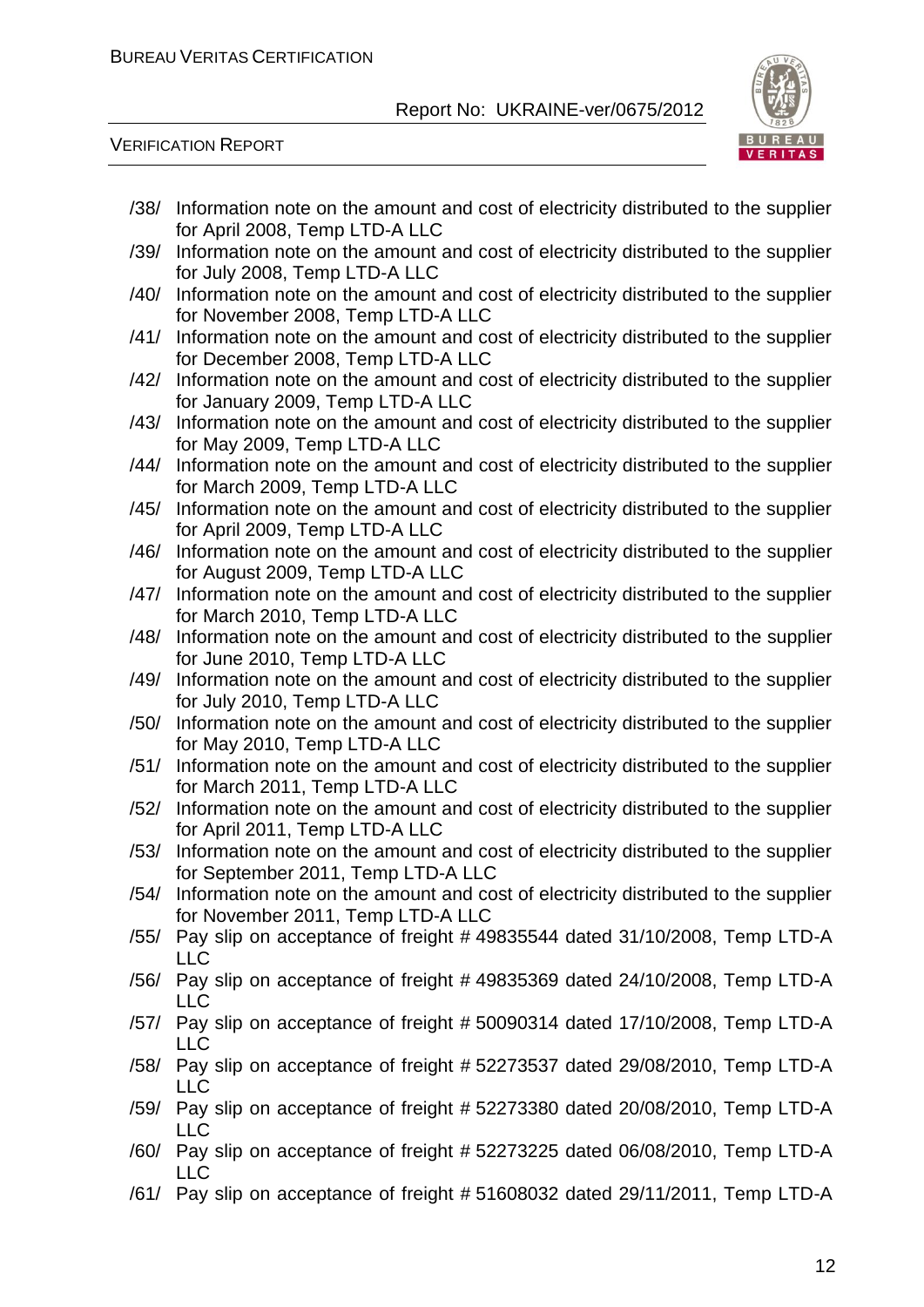

VERIFICATION REPORT

|  | × | ۰.<br>v<br>- |
|--|---|--------------|

- /62/ Pay slip on acceptance of freight # 51608099 dated 29/11/2011, Temp LTD-A LLC
- /63/ Pay slip on acceptance of freight # 51267904 dated 10/11/2011, Temp LTD-A LLC
- /64/ Permit on increased risk works execution and increased risk equipment operation # 733.11.09 – 10.10.1 dated 07/10/2011, Temp LTD-A LLC
- /65/ Permit on increased risk works execution and increased risk equipment operation # 3129.08.30 – 10.10.1 dated 24/10/2008, Temp LTD-A LLC
- /66/ Permit on increased risk works execution and increased risk equipment operation # 57.08.30 – 10.10.1 dated 14/01/2008, Temp LTD-A LLC
- /67/ Permit on increased risk works execution and increased risk equipment operation # 1265.10.30 – 10.10.1 dated 26/04/2010, Temp LTD-A LLC
- /68/ Complex state expert opinion # 412 dated 17/10/2007, Temp LTD-A LLC
- /69/ State license Series АБ # 206551 on project works. Production site electricity supply working project, Temp LTD-A LLC, dated 2007
- /70/ License Series АБ # 206551 dated 01/10/2005, Temp LTD-A LLC
- /71/ EIA of project on building of concentration plant dated 25/09/2006, Temp LTD-A LLC
- /72/ Expert opinion on occupational health and safety # 36189153.051549 С.11. as per the Agreement # 3472, dated 07/12/2011, Temp LTD-A LLC
- /73/ Educational and training programme on occupational health and safety of conveyor operator for 2010, Temp LTD-A LLC
- /74/ Organizational and technical preventive measures on occupational health and safety for 2010, Temp LTD-A LLC
- /75/ Organizational and technical preventive measures on occupational health and safety for 2009, Temp LTD-A LLC
- /76/ Protocol # 164 dated 17/12/2011 of commission session on occupational health and safety knowledge testing, Temp LTD-A LLC
- /77/ Protocol # 157 dated 18/12/2011 of commission session on occupational health and safety knowledge testing, Temp LTD-A LLC
- /78/ Protocol # 143 dated 04/07/2011 of commission session on occupational health and safety knowledge testing, Temp LTD-A LLC
- /79/ Protocol # 131 dated 23/05/2011 of commission session on occupational health and safety knowledge testing, Temp LTD-A LLC

#### **Persons interviewed:**

List persons interviewed during the verification or persons that contributed with other information that are not included in the documents listed above.

- /1/ Sergiy Karuna Legal Councel, Temp LTD-A
- /2/ Alexander Glotov Deputy director for Operations, Temp LTD-A
- /3/ Elena Korotchenko Chief accountant, Temp LTD-A
- /4/ Sergey Aleksyutin Chief power engineering specialist (electrician) , Temp LTD-A
- /5/ Tahir Musayev representative of the project Developer United Carbon Finance Ltd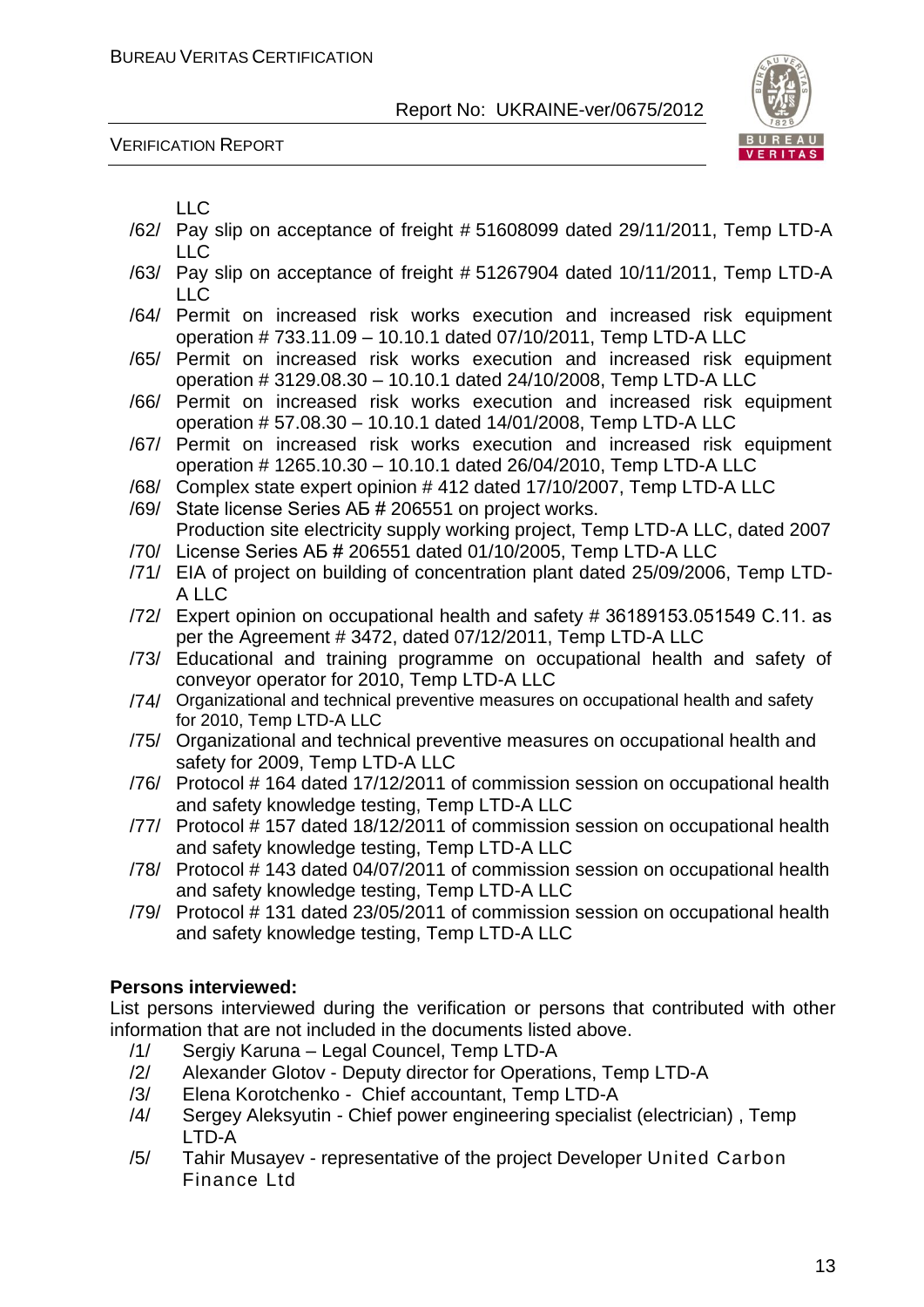

VERIFICATION REPORT

#### APPENDIX A: VERIFICATION PROTOCOL

#### **Check list for verification, according to the JOINT IMPLEMENTATION DETERMINATION AND VERIFICATION MANUAL (Version 01)**

| <b>DVM</b><br>Paragraph | <b>Check Item</b>                                                                                                                                                                                                                                                                               | <b>Initial finding</b>                                                                                                                                                                                                                                                                                                                                                                                                        | <b>Draft</b><br><b>Conclusion</b> | <b>Final</b><br><b>Conclusion</b> |
|-------------------------|-------------------------------------------------------------------------------------------------------------------------------------------------------------------------------------------------------------------------------------------------------------------------------------------------|-------------------------------------------------------------------------------------------------------------------------------------------------------------------------------------------------------------------------------------------------------------------------------------------------------------------------------------------------------------------------------------------------------------------------------|-----------------------------------|-----------------------------------|
|                         | <b>Project approvals by Parties involved</b>                                                                                                                                                                                                                                                    |                                                                                                                                                                                                                                                                                                                                                                                                                               |                                   |                                   |
| 90                      | Has the DFPs of at least one Party<br>involved, other than the host Party,<br>issued a written project approval<br>submitting<br>when<br>the<br>first  <br>verification report to the secretariat<br>for publication in accordance with<br>paragraph 38 of the JI guidelines,<br>at the latest? | Corrective Action Request (CAR) 01.<br>Please provide the Letter of Approval issued<br>by the DFP of Ukraine. Please also specify ITL<br>of the project in the MR.<br>Corrective Action Request (CAR) 02.<br>Please specify ITL of the project in the MR.                                                                                                                                                                     | <b>CAR 01</b><br><b>CAR 02</b>    | OK.<br><b>OK</b>                  |
| 91                      | Are all the written project approvals<br>by Parties involved unconditional?                                                                                                                                                                                                                     | See CAR 01 above.                                                                                                                                                                                                                                                                                                                                                                                                             | <b>OK</b>                         | <b>OK</b>                         |
|                         | <b>Project implementation</b>                                                                                                                                                                                                                                                                   |                                                                                                                                                                                                                                                                                                                                                                                                                               |                                   |                                   |
| 92                      | Has the project been implemented<br>accordance with the PDD<br>in.<br>regarding which the determination<br>has been deemed final and is so<br>listed on the UNFCCC JI website?                                                                                                                  | Clarification Request (CL) 01.<br>Please clarify whether dismantling facility was<br>operational for the whole monitoring period or<br>were there any stoppages in its operation?<br><b>Clarification Request (CL) 02.</b><br>In most cases facilities applying the same<br>technology as in the Project do not operate in<br>winter time. On p.9 of the MR it is stated that<br>"If some main project equipment has not been | <b>CL 01</b><br>CL 02             | OK<br><b>OK</b>                   |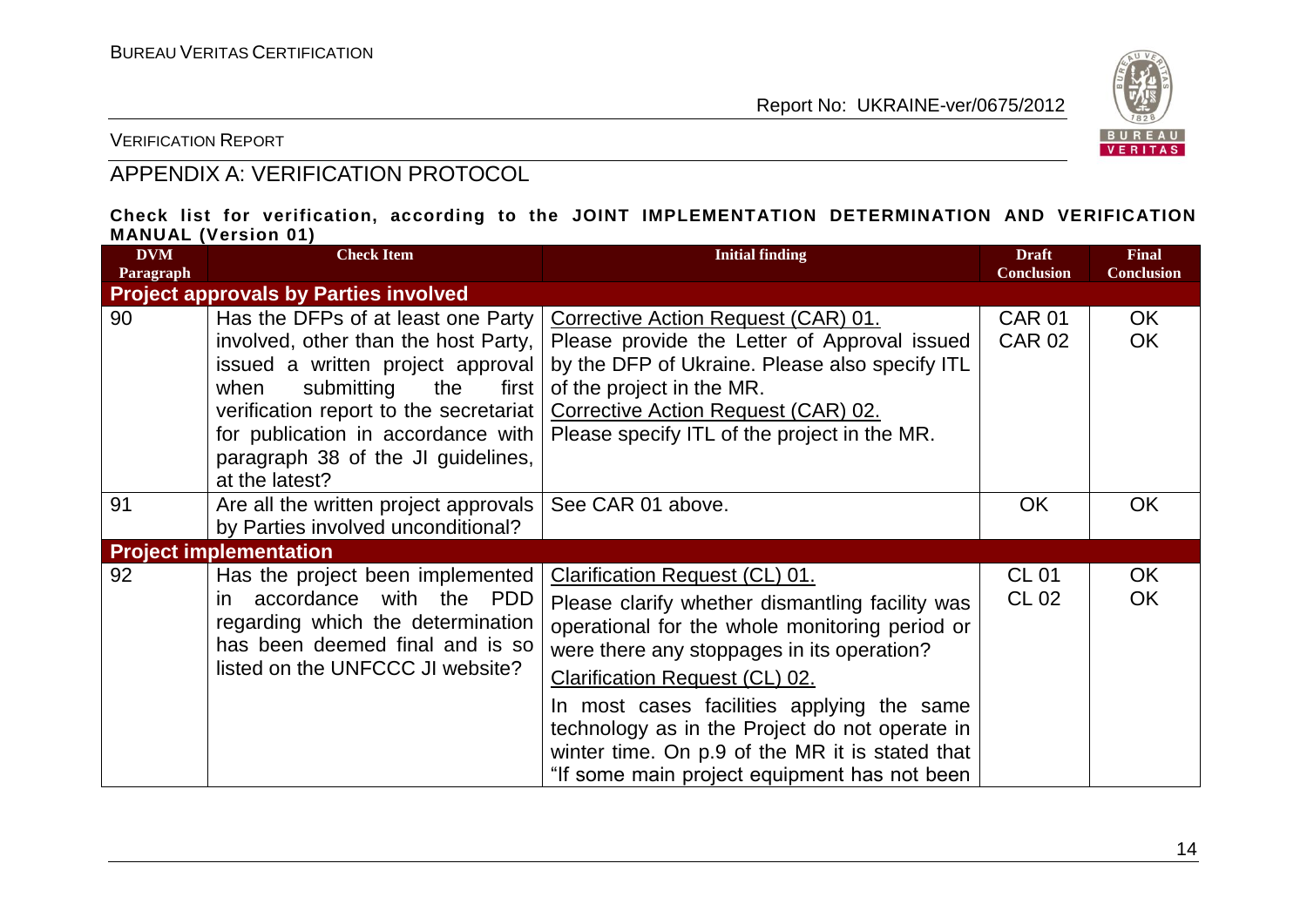

| <b>VERIFICATION REPORT</b> |                                                                                                                                                                                                                                                                                                                                                                                                        |                                                                                                                                                                                                            |                                   | BUREAU<br><b>VERITAS</b>          |
|----------------------------|--------------------------------------------------------------------------------------------------------------------------------------------------------------------------------------------------------------------------------------------------------------------------------------------------------------------------------------------------------------------------------------------------------|------------------------------------------------------------------------------------------------------------------------------------------------------------------------------------------------------------|-----------------------------------|-----------------------------------|
| <b>DVM</b><br>Paragraph    | <b>Check Item</b>                                                                                                                                                                                                                                                                                                                                                                                      | <b>Initial finding</b>                                                                                                                                                                                     | <b>Draft</b><br><b>Conclusion</b> | <b>Final</b><br><b>Conclusion</b> |
|                            |                                                                                                                                                                                                                                                                                                                                                                                                        | during<br>monitoring () emission<br>working<br>reductions for this period will be assumed<br>equal to 0. However, excel calculation file<br>provides the calculation for winter months.<br>Please explain. |                                   |                                   |
| 93                         | What is the status of operation of<br>the project during the monitoring<br>period?                                                                                                                                                                                                                                                                                                                     | The project has been operational for the<br>whole monitoring period.                                                                                                                                       | OK                                | OK                                |
|                            | <b>Compliance with monitoring plan</b>                                                                                                                                                                                                                                                                                                                                                                 |                                                                                                                                                                                                            |                                   |                                   |
| 94                         | <b>Did</b><br>the<br>monitoring<br>occur<br>accordance with the monitoring<br>plan included in the PDD regarding<br>which the determination has been<br>deemed final and is so listed on the<br>UNFCCC JI website?                                                                                                                                                                                     | the<br>in   Yes,<br>monitoring<br>occurs<br>In<br>accordance with the monitoring plan<br>included in the PDD.                                                                                              | <b>OK</b>                         | OK                                |
| 95(a)                      | For calculating<br>the<br>reductions or enhancements of net   into account, as appropriate.<br>removals, were key factors, e.g.<br>those listed in $23$ (b) (i)-(vii) above,<br>influencing the baseline emissions<br>or net removals and the activity<br>level of the project and the<br>emissions or removals as well as<br>risks associated with the project<br>taken into account, as appropriate? | emission   Yes, all relevant key factors were taken                                                                                                                                                        | OK                                | OK                                |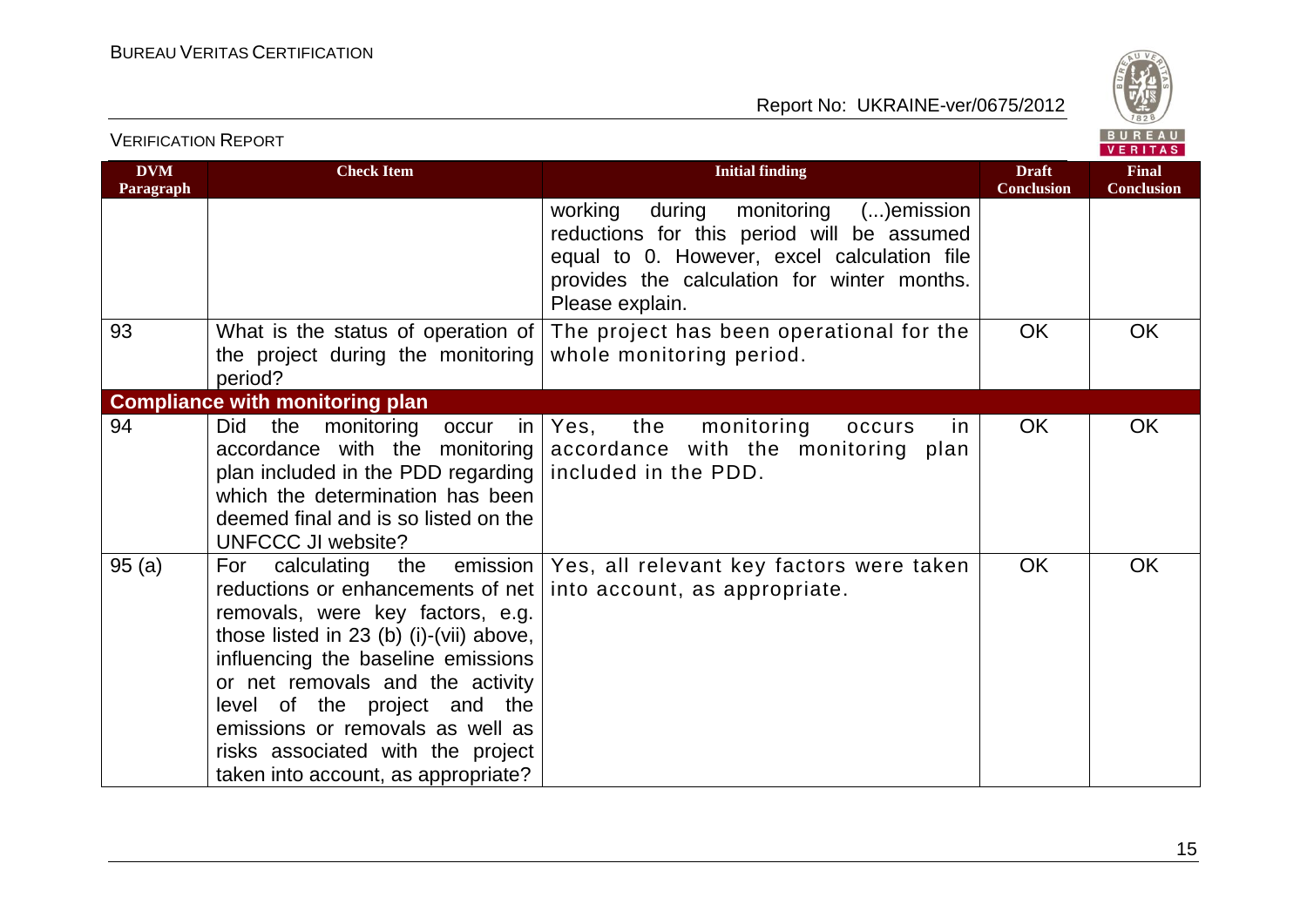

| <b>VERIFICATION REPORT</b> |                                                                                                                                                                                                                                                                            |                                                                                                                                                                                                                                                                                                                                                                                                                  |                                                 | BUREAU<br><b>VERITAS</b>          |
|----------------------------|----------------------------------------------------------------------------------------------------------------------------------------------------------------------------------------------------------------------------------------------------------------------------|------------------------------------------------------------------------------------------------------------------------------------------------------------------------------------------------------------------------------------------------------------------------------------------------------------------------------------------------------------------------------------------------------------------|-------------------------------------------------|-----------------------------------|
| <b>DVM</b><br>Paragraph    | <b>Check Item</b>                                                                                                                                                                                                                                                          | <b>Initial finding</b>                                                                                                                                                                                                                                                                                                                                                                                           | <b>Draft</b><br><b>Conclusion</b>               | <b>Final</b><br><b>Conclusion</b> |
| 95(b)                      | Are<br>for<br>data<br>used<br>sources<br>calculating emission reductions or<br>enhancements of net removals<br>clearly identified, reliable<br>and<br>transparent?                                                                                                         | Corrective Action Request (CAR) 03.<br>Please exclude reference 2 from p.3 of the<br>Monitoring report.                                                                                                                                                                                                                                                                                                          | <b>CAR 03</b>                                   | OK.                               |
| 95(c)                      | Are emission factors, including<br>default emission factors, if used for<br>calculating the emission reductions<br>or enhancements of net removals,<br>selected by carefully balancing<br>accuracy and reasonableness, and<br>appropriately justified of<br>the<br>choice? | Corrective Action Request (CAR) 04.<br>Reference 6 does not contain the referred<br>value 0.85. Please correct or clarify how the<br>value was achieved.<br>Corrective Action Request (CAR) 05.<br>For the parameter $EF_{CH4, CM}$ please use the<br>latest version of NIR for 1990-2010. Please<br>check the reference 11.<br>Corrective Action Request (CAR) 06.<br>Please check and correct the reference 11 | <b>CAR 04</b><br><b>CAR 05</b><br><b>CAR 06</b> | <b>OK</b><br><b>OK</b>            |
| 95(d)                      | the calculation of emission<br>ls l<br>reductions or enhancements of net<br>removals based on conservative<br>assumptions<br>and<br>the<br>most<br>plausible scenarios in a transparent<br>manner?                                                                         | Yes, the<br>calculation<br>of<br>emission<br>reductions<br>based<br>conservative<br>on<br>assumptions and the most plausible<br>scenarios in a transparent manner.                                                                                                                                                                                                                                               | <b>OK</b>                                       | <b>OK</b>                         |
|                            | Applicable to JI SSC projects only                                                                                                                                                                                                                                         |                                                                                                                                                                                                                                                                                                                                                                                                                  |                                                 |                                   |
| 96                         | Is the relevant threshold to be<br>classified as JI SSC project not<br>exceeded during the monitoring                                                                                                                                                                      | N/A                                                                                                                                                                                                                                                                                                                                                                                                              | <b>OK</b>                                       | <b>OK</b>                         |

16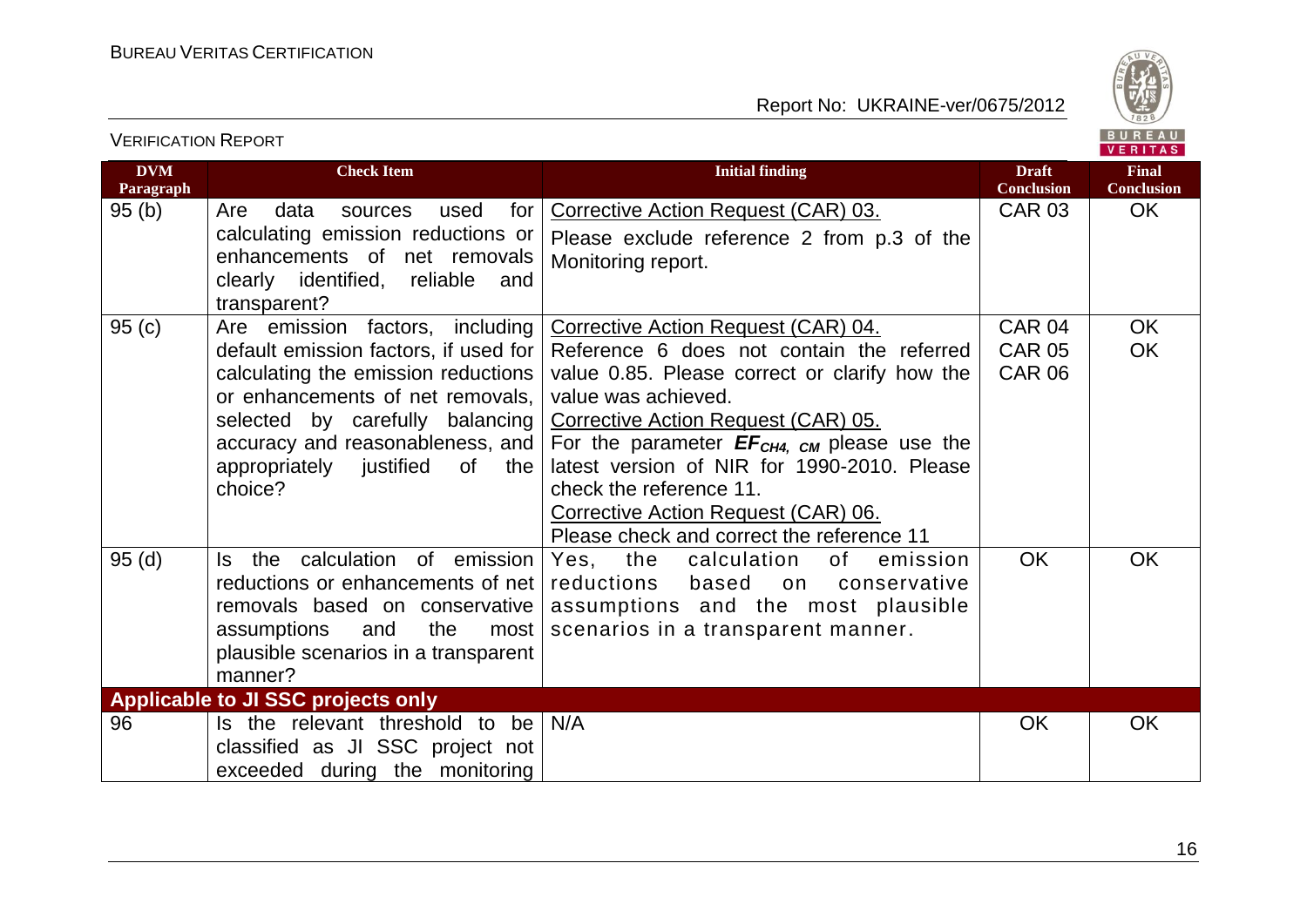

| <b>VERIFICATION REPORT</b> |                                                                                                                                                                                                                                                                                                                                     |                        |                                   |                                   |
|----------------------------|-------------------------------------------------------------------------------------------------------------------------------------------------------------------------------------------------------------------------------------------------------------------------------------------------------------------------------------|------------------------|-----------------------------------|-----------------------------------|
| <b>DVM</b><br>Paragraph    | <b>Check Item</b>                                                                                                                                                                                                                                                                                                                   | <b>Initial finding</b> | <b>Draft</b><br><b>Conclusion</b> | <b>Final</b><br><b>Conclusion</b> |
|                            | period<br>on an annual average<br>basis?                                                                                                                                                                                                                                                                                            |                        |                                   |                                   |
|                            | If the threshold is exceeded, is the<br>maximum emission reduction level                                                                                                                                                                                                                                                            |                        |                                   |                                   |
|                            | estimated in the PDD for the JI<br>SSC project or the bundle for the<br>monitoring period determined?                                                                                                                                                                                                                               |                        |                                   |                                   |
|                            | Applicable to bundled JI SSC projects only                                                                                                                                                                                                                                                                                          |                        |                                   |                                   |
| 97(a)                      | Has the composition of the bundle<br>not changed from that is stated in<br><b>F-JI-SSCBUNDLE?</b>                                                                                                                                                                                                                                   | N/A                    | <b>OK</b>                         | OK                                |
| 97(b)                      | If the determination was conducted<br>the basis of an overall<br>on<br>monitoring plan, have the project<br>participants submitted a common<br>monitoring report?                                                                                                                                                                   | N/A                    | OK                                | OK                                |
| 98                         | If the monitoring is based on a<br>monitoring plan that provides for<br>overlapping monitoring periods, are<br>monitoring<br>periods<br>the<br>per<br>component of the project clearly<br>specified in the monitoring report?<br>Do the monitoring periods not<br>overlap with those for which<br>verifications were already deemed | N/A                    | <b>OK</b>                         | <b>OK</b>                         |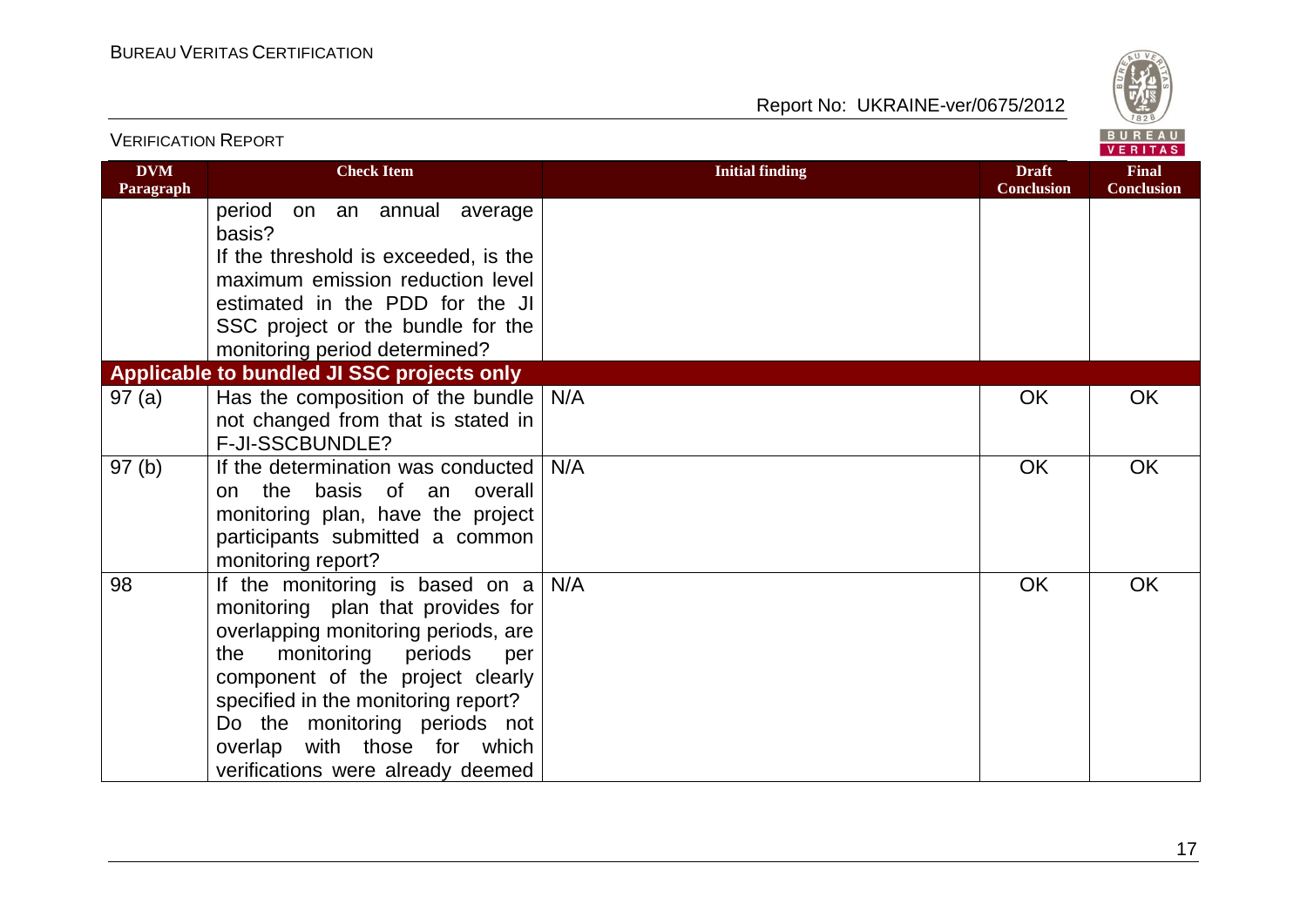

| <u>VENIFIUATIUN INEFUNT</u> |                                                                                                                                                                                                                                                                                                        |                                                                                                                                                                                 |                                   | VERITAS                           |
|-----------------------------|--------------------------------------------------------------------------------------------------------------------------------------------------------------------------------------------------------------------------------------------------------------------------------------------------------|---------------------------------------------------------------------------------------------------------------------------------------------------------------------------------|-----------------------------------|-----------------------------------|
| <b>DVM</b><br>Paragraph     | <b>Check Item</b>                                                                                                                                                                                                                                                                                      | <b>Initial finding</b>                                                                                                                                                          | <b>Draft</b><br><b>Conclusion</b> | <b>Final</b><br><b>Conclusion</b> |
|                             | final in the past?                                                                                                                                                                                                                                                                                     |                                                                                                                                                                                 |                                   |                                   |
|                             | <b>Revision of monitoring plan</b>                                                                                                                                                                                                                                                                     |                                                                                                                                                                                 |                                   |                                   |
|                             | Applicable only if monitoring plan is revised by project participant                                                                                                                                                                                                                                   |                                                                                                                                                                                 |                                   |                                   |
| 99(a)                       | Did the project participants provide<br>an appropriate justification for the<br>proposed revision?                                                                                                                                                                                                     | N/A                                                                                                                                                                             | <b>OK</b>                         | OK                                |
| 99(b)                       | the<br>revision<br><b>Does</b><br>proposed<br>and/or<br>improve the accuracy<br>applicability of information collected<br>compared to the original monitoring<br>plan without changing conformity<br>the<br>relevant rules<br>with<br>and<br>regulations for the establishment of<br>monitoring plans? | N/A                                                                                                                                                                             | <b>OK</b>                         | <b>OK</b>                         |
| <b>Data management</b>      |                                                                                                                                                                                                                                                                                                        |                                                                                                                                                                                 |                                   |                                   |
| 101(a)                      | Is the implementation of data<br>collection<br>procedures<br>in.<br>accordance with the monitoring<br>plan, including the quality control<br>and quality assurance procedures?                                                                                                                         | Yes, the implementation of data collection<br>procedures is in accordance<br>with<br>the<br>monitoring plan, including the quality control<br>and quality assurance procedures. | <b>OK</b>                         | <b>OK</b>                         |
| 101(b)                      | Is the function of the monitoring                                                                                                                                                                                                                                                                      | Corrective Action Request (CAR) 07.                                                                                                                                             | <b>CAR 07</b>                     | OK                                |
|                             | equipment, including its calibration                                                                                                                                                                                                                                                                   | Please provide passport and calibration                                                                                                                                         | <b>CAR 08</b>                     | OK                                |
|                             | status, in order?                                                                                                                                                                                                                                                                                      | certificates that ensure accuracy of measuring                                                                                                                                  | <b>CAR 09</b>                     | OK                                |
|                             |                                                                                                                                                                                                                                                                                                        | in the monitoring period for scales weighing<br>extracted coal.                                                                                                                 | <b>CAR 10</b>                     | <b>OK</b>                         |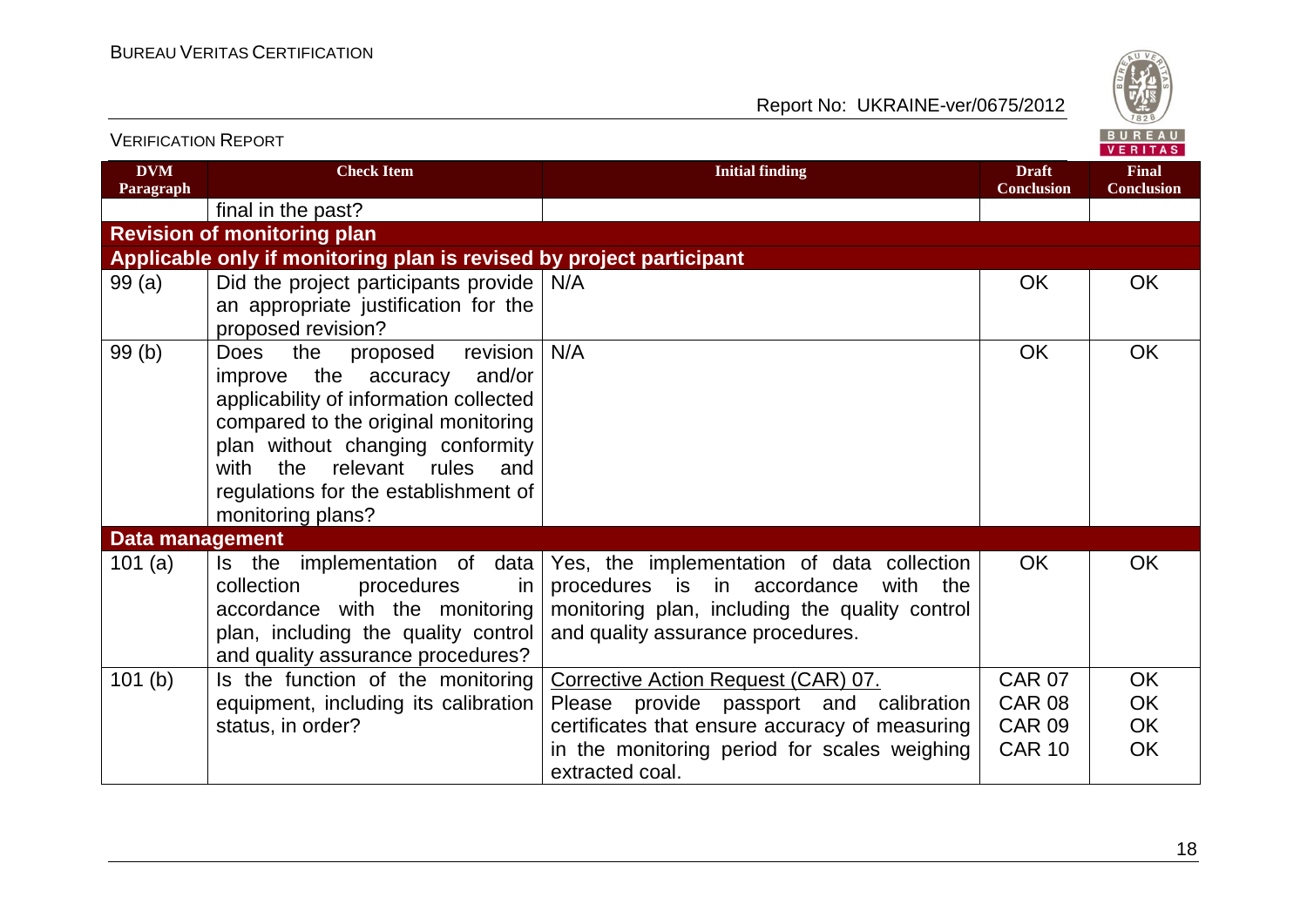



VERIFICATION REPORT

| <b>DVM</b>           | <b>Check Item</b>                                                                                                          | <b>Initial finding</b>                                                                                                                                                                                                                                                                                                                                                                                                                                                                                                              | <b>Draft</b><br><b>Conclusion</b> | <b>Final</b><br><b>Conclusion</b> |
|----------------------|----------------------------------------------------------------------------------------------------------------------------|-------------------------------------------------------------------------------------------------------------------------------------------------------------------------------------------------------------------------------------------------------------------------------------------------------------------------------------------------------------------------------------------------------------------------------------------------------------------------------------------------------------------------------------|-----------------------------------|-----------------------------------|
| Paragraph<br>101 (c) | Are the evidence and records used<br>for the monitoring maintained in a<br>traceable manner?                               | Corrective Action Request (CAR) 08.<br>Please provide passport and calibration<br>certificate for electric power meters.<br>Corrective Action Request (CAR) 09.<br>Please provide the documental evidences that<br>training of personnel was conducted in each<br>year of the monitoring period.<br>Corrective Action Request (CAR) 10.<br>Please provide the numbers for all the tables<br>in the MR (see table on p.4 of the MR).<br>The evidences and records used for the<br>monitoring maintained are in a traceable<br>manner | <b>OK</b>                         | <b>OK</b>                         |
| $101$ (d)            | the<br>collection<br>data<br>ls.<br>and<br>management system for the project<br>in accordance with the<br>monitoring plan? | The data collection and management system<br>for the project is in accordance with the<br>monitoring plan                                                                                                                                                                                                                                                                                                                                                                                                                           | <b>OK</b>                         | <b>OK</b>                         |
|                      |                                                                                                                            | Verification regarding programs of activities (additional elements for assessment)                                                                                                                                                                                                                                                                                                                                                                                                                                                  |                                   |                                   |
| 102                  | Is any JPA that has not been<br>added to the JI PoA not verified?                                                          | N/A                                                                                                                                                                                                                                                                                                                                                                                                                                                                                                                                 | <b>OK</b>                         | <b>OK</b>                         |
| 103                  | Is the verification based on the<br>monitoring reports of all JPAs to be<br>verified?                                      | N/A                                                                                                                                                                                                                                                                                                                                                                                                                                                                                                                                 | <b>OK</b>                         | <b>OK</b>                         |
| 103                  | Does the verification ensure the<br>accuracy and conservativeness of                                                       | N/A                                                                                                                                                                                                                                                                                                                                                                                                                                                                                                                                 | OK                                | OK                                |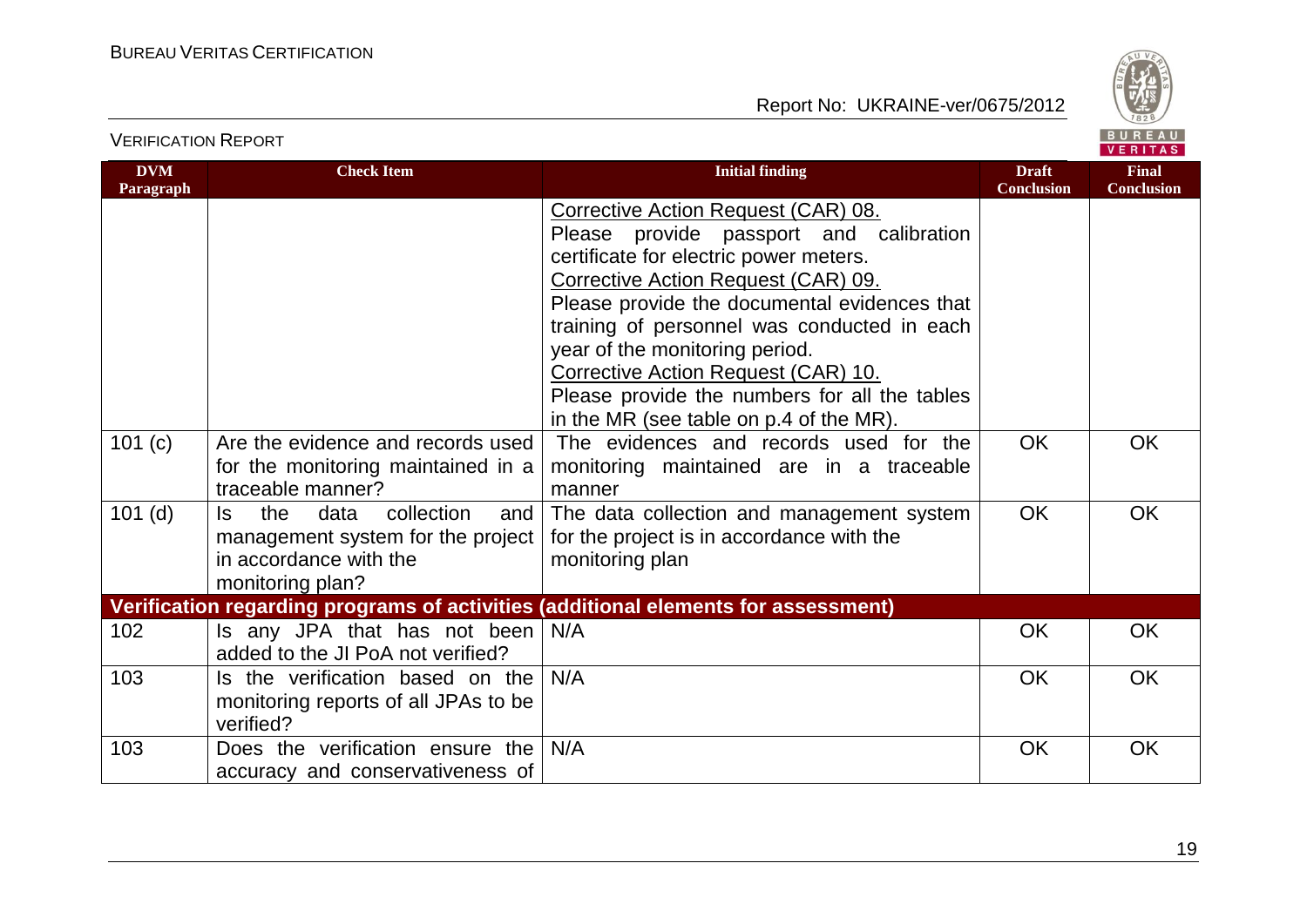VERIFICATION REPORT



| <b>DVM</b><br>Paragraph | <b>Check Item</b>                                                                                                                                                                                                                                                                                                                                                                                                                                                          | <b>Initial finding</b> | <b>Draft</b><br><b>Conclusion</b> | <b>Final</b><br><b>Conclusion</b> |
|-------------------------|----------------------------------------------------------------------------------------------------------------------------------------------------------------------------------------------------------------------------------------------------------------------------------------------------------------------------------------------------------------------------------------------------------------------------------------------------------------------------|------------------------|-----------------------------------|-----------------------------------|
|                         | reductions<br>emission<br>the<br>or<br>0f<br>enhancements<br>removals<br>generated by each JPA?                                                                                                                                                                                                                                                                                                                                                                            |                        |                                   |                                   |
| 104                     | Does the monitoring period not<br>overlap with previous monitoring<br>periods?                                                                                                                                                                                                                                                                                                                                                                                             | N/A                    | <b>OK</b>                         | <b>OK</b>                         |
| 105                     | If the AIE learns of an erroneously<br>included JPA, has the AIE informed<br>the JISC of its findings in writing?                                                                                                                                                                                                                                                                                                                                                          | N/A                    | <b>OK</b>                         | OK                                |
|                         | Applicable to sample-based approach only                                                                                                                                                                                                                                                                                                                                                                                                                                   |                        |                                   |                                   |
| 106                     | Does the sampling plan prepared<br>by the AIE:<br>(a) Describe its sample selection,<br>taking into<br>account that:<br>(i) For each verification that uses<br>a sample-based approach, the<br>sample<br>selection<br>shall<br>be<br>sufficiently representative of the<br>JPAs in the JI PoA such<br>extrapolation to all JPAs identified<br>for that verification is reasonable,<br>taking into account differences<br>among the characteristics<br>of<br>JPAs, such as: | N/A                    | <b>OK</b>                         | OK                                |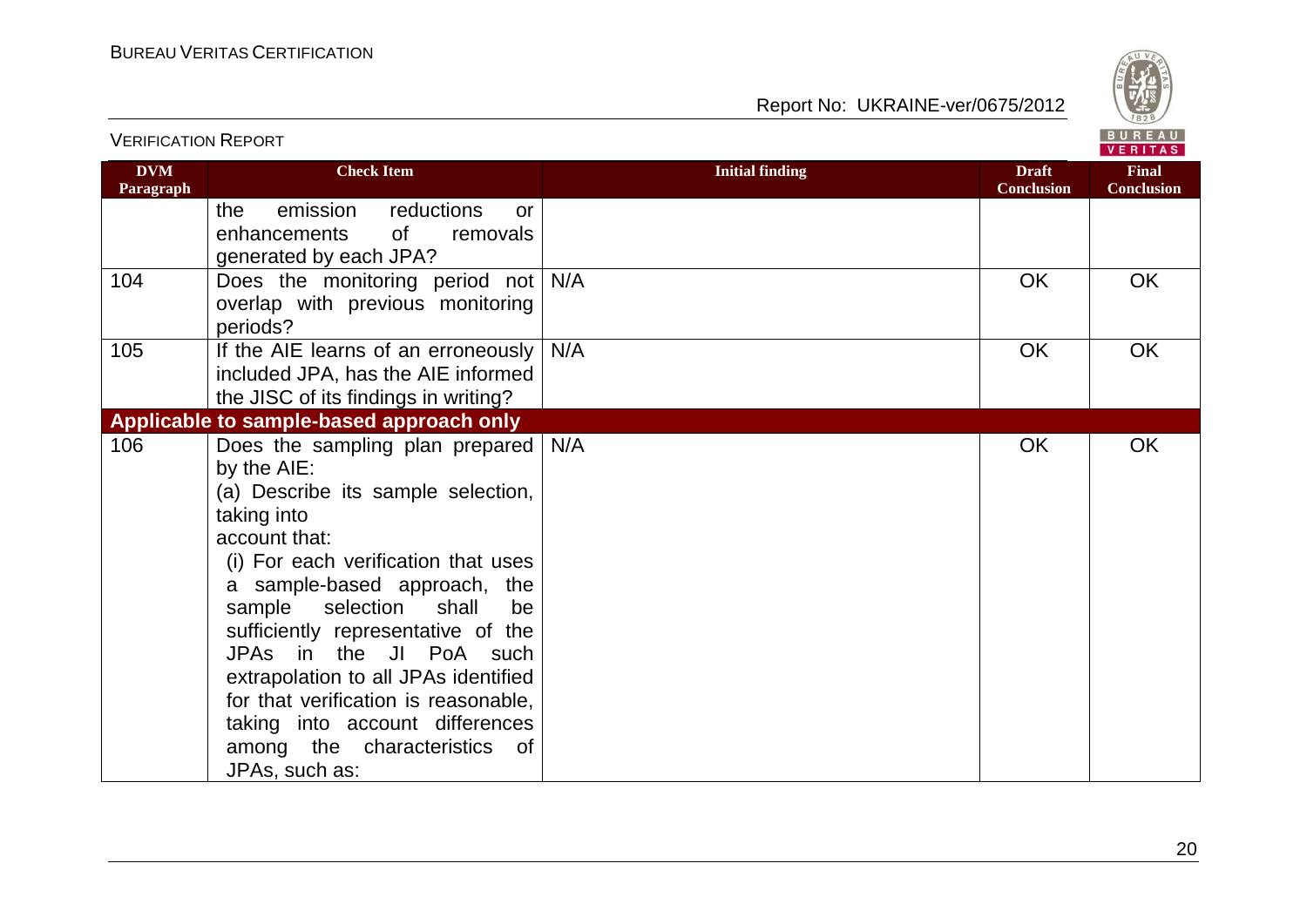

|                         |                                                                                                                                                                                                                                                                                                                                                                                                                                                                                        |                        |                                   | <b>VERIIAS</b>                    |
|-------------------------|----------------------------------------------------------------------------------------------------------------------------------------------------------------------------------------------------------------------------------------------------------------------------------------------------------------------------------------------------------------------------------------------------------------------------------------------------------------------------------------|------------------------|-----------------------------------|-----------------------------------|
| <b>DVM</b><br>Paragraph | <b>Check Item</b>                                                                                                                                                                                                                                                                                                                                                                                                                                                                      | <b>Initial finding</b> | <b>Draft</b><br><b>Conclusion</b> | <b>Final</b><br><b>Conclusion</b> |
|                         | - The types of JPAs;<br>The complexity<br>of<br>the<br>applicable technologies and/or<br>measures used;<br>- The geographical location of<br>each JPA;<br>- The amounts of expected<br>emission reductions of the JPAs<br>being verified;<br>- The number of JPAs for which<br>emission reductions are being<br>verified;<br>The length of monitoring<br>$\qquad \qquad -$<br>periods of the JPAs being<br>verified; and<br>- The samples selected for prior<br>verifications, if any? |                        |                                   |                                   |
| 107                     | Is the sampling plan ready for<br>publication through the secretariat<br>along with the verification report<br>and supporting documentation?                                                                                                                                                                                                                                                                                                                                           | N/A                    | <b>OK</b>                         | <b>OK</b>                         |
| 108                     | Has the AIE made site inspections<br>of at least the square root of the<br>number of total JPAs, rounded to<br>the upper whole number? If the AIE                                                                                                                                                                                                                                                                                                                                      | N/A                    | <b>OK</b>                         | OK                                |

#### VERIFICATION REPORT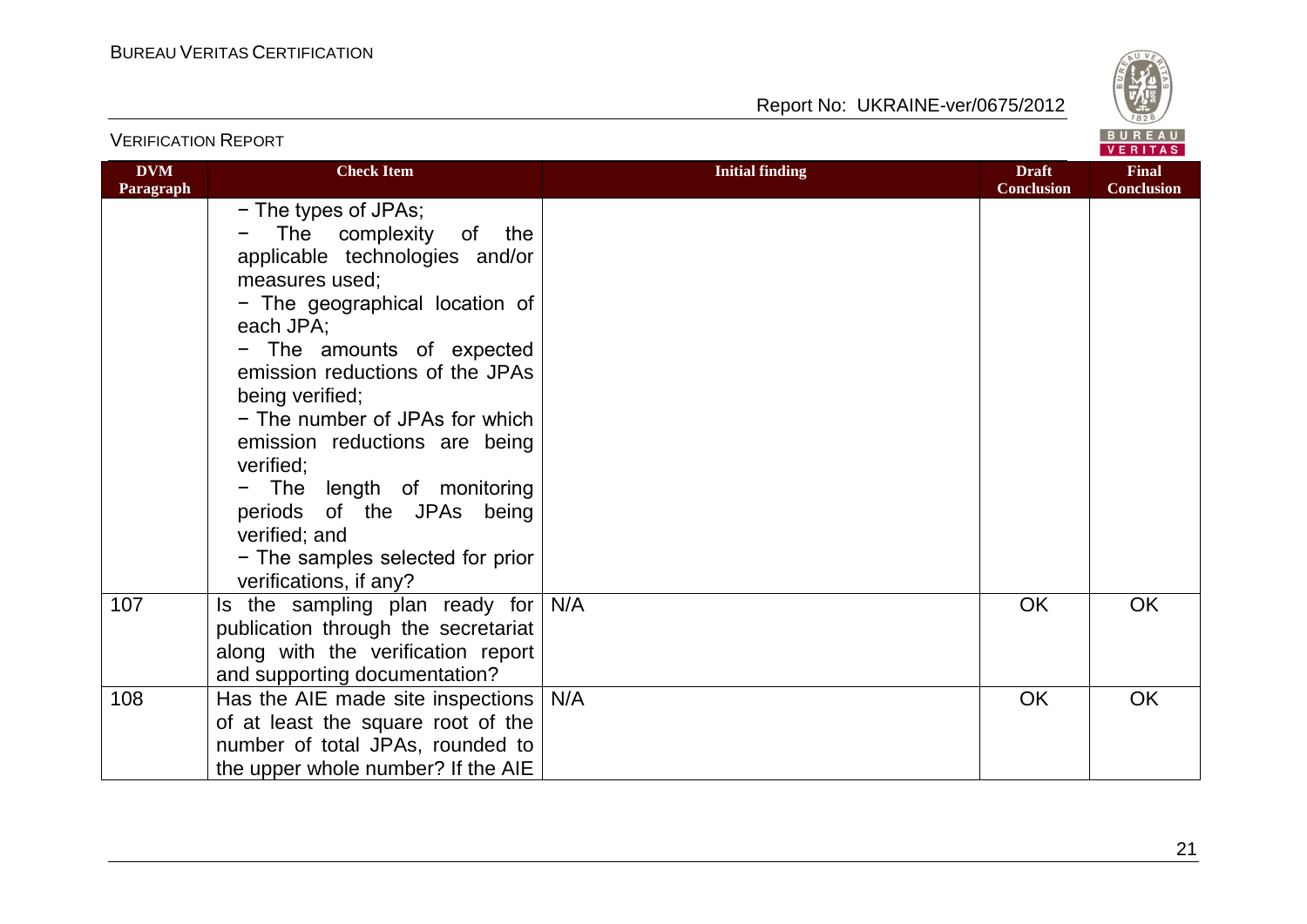

| <b>VERIFICATION REPORT</b> |                                                                                                                                                                                                                                     |                        |                                   | BUREAU<br><b>VERITAS</b>          |
|----------------------------|-------------------------------------------------------------------------------------------------------------------------------------------------------------------------------------------------------------------------------------|------------------------|-----------------------------------|-----------------------------------|
| <b>DVM</b><br>Paragraph    | <b>Check Item</b>                                                                                                                                                                                                                   | <b>Initial finding</b> | <b>Draft</b><br><b>Conclusion</b> | <b>Final</b><br><b>Conclusion</b> |
|                            | makes no site inspections or fewer<br>site inspections than the square<br>root of the number of total JPAs,<br>whole<br>rounded to the upper<br>number, then does the AIE provide<br>a reasonable explanation and<br>justification? |                        |                                   |                                   |
| 109                        | Is the sampling plan available for<br>submission to the secretariat for<br>the JISC.s ex ante assessment?<br>(Optional)                                                                                                             | N/A                    | <b>OK</b>                         | <b>OK</b>                         |
| 110                        | If the AIE learns of a fraudulently<br>included JPA, a fraudulently<br>monitored JPA or an inflated<br>number of emission reductions<br>claimed in a JI PoA, has the AIE<br>informed the JISC of the fraud in<br>writing?           | N/A                    | OK                                | <b>OK</b>                         |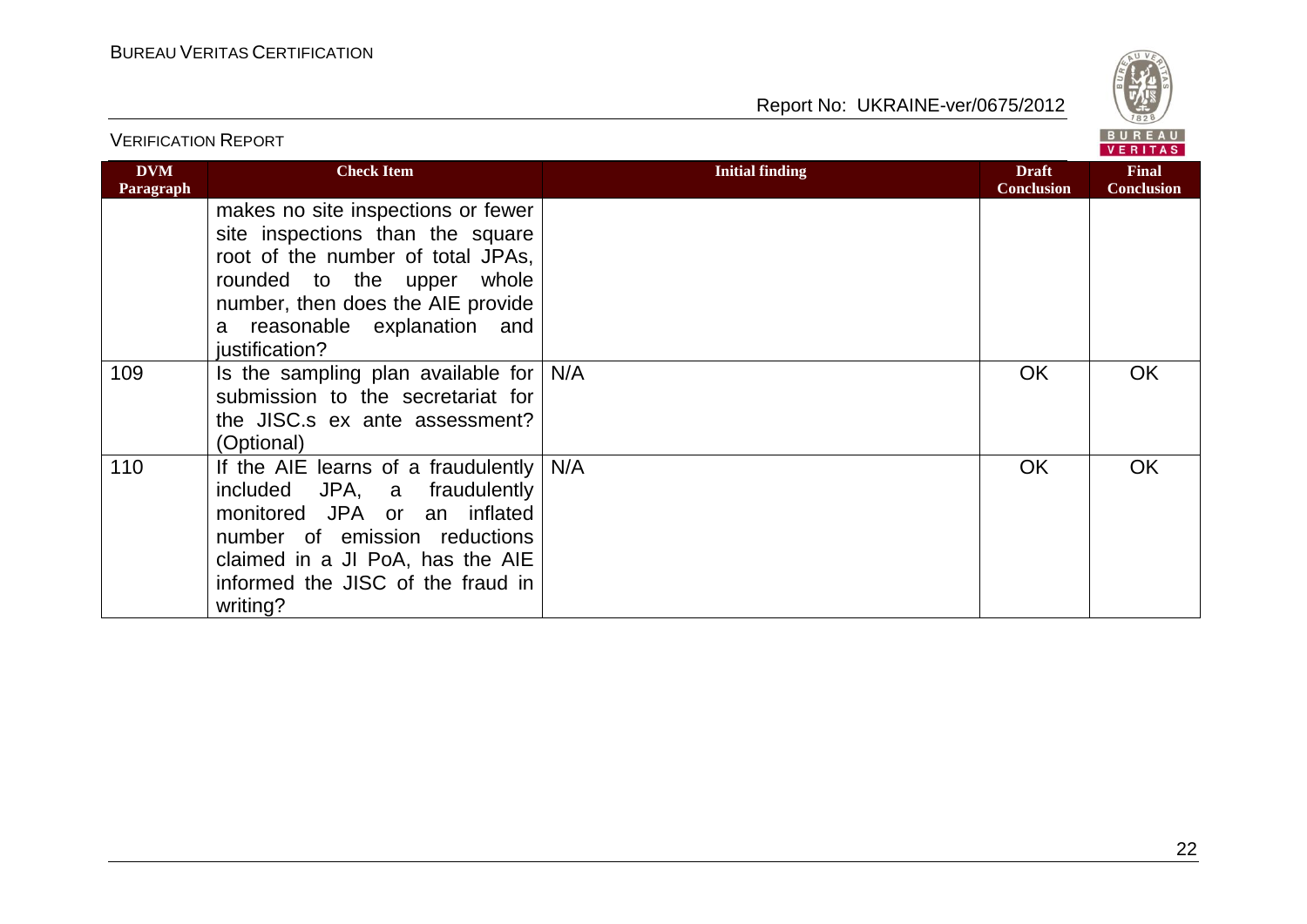

#### VERIFICATION REPORT

**Table 2 Resolution of Corrective Action and Clarification Requests**

| Draft report clarification and corrective<br>action requests by verification team                                                                                  | Ref. to<br>checkli<br>st<br>questio<br>$n$ in<br>table 1 | Summary of project participant<br>response                      | <b>Verification team</b><br>conclusion                              |
|--------------------------------------------------------------------------------------------------------------------------------------------------------------------|----------------------------------------------------------|-----------------------------------------------------------------|---------------------------------------------------------------------|
| Corrective Action Request (CAR) 01.<br>Please provide the Letter of Approval<br>issued by the DFP of Ukraine. Please also<br>specify ITL of the project in the MR. |                                                          | Letter of Approval issued by the<br>DFP of Ukraine is provided. | LoAs were provided to the<br>verification team. Issue is<br>closed. |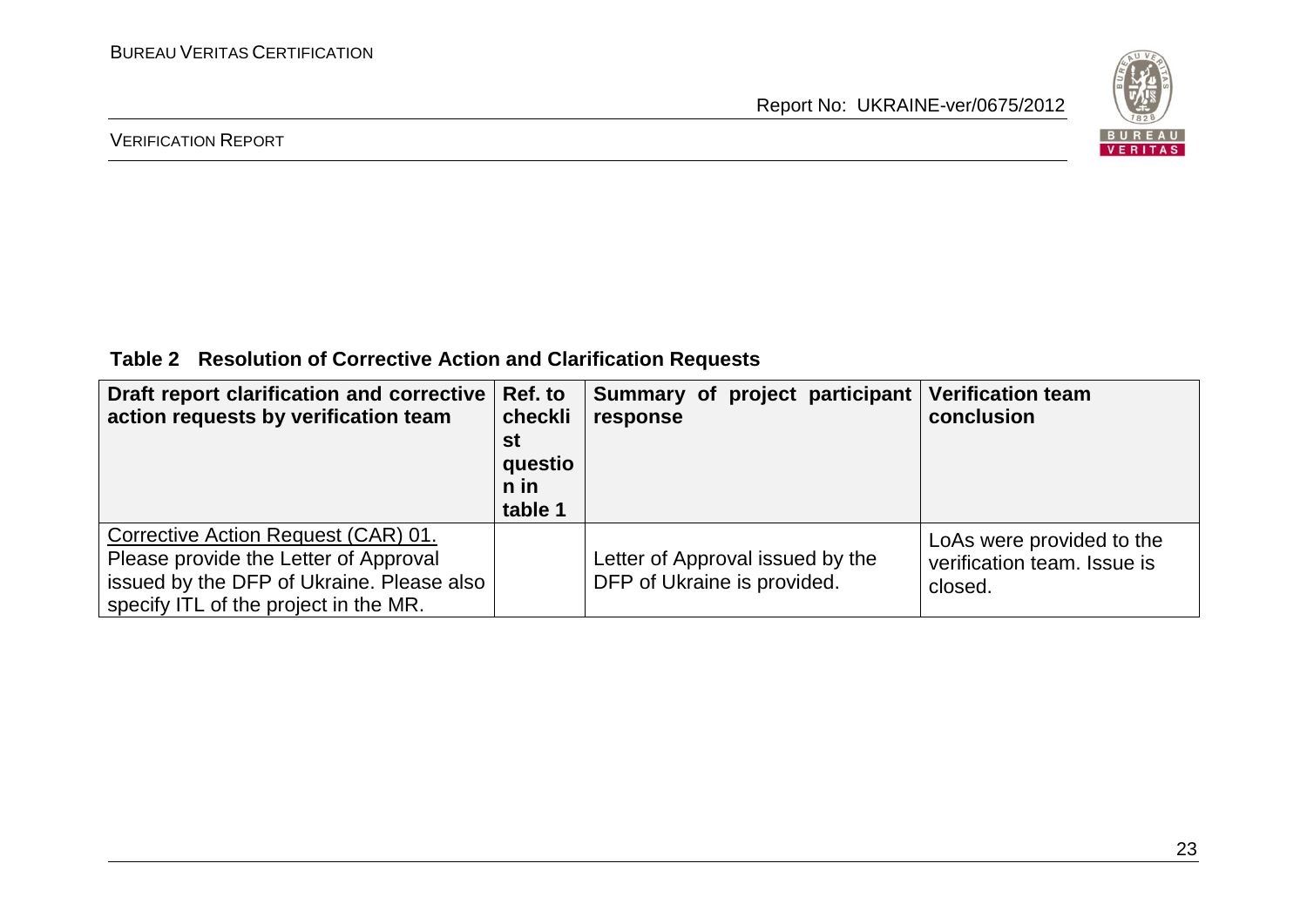

| <b>VERIFICATION REPORT</b>                                                                                     |                                                                                                                                                                                                                                                                                                                                                                                                                                                                                                                                                                                         | BUREAU<br><b>VERITAS</b> |
|----------------------------------------------------------------------------------------------------------------|-----------------------------------------------------------------------------------------------------------------------------------------------------------------------------------------------------------------------------------------------------------------------------------------------------------------------------------------------------------------------------------------------------------------------------------------------------------------------------------------------------------------------------------------------------------------------------------------|--------------------------|
| <b>Corrective Action Request (CAR) 02.</b><br>Please specify ITL of the project in the<br>MR.                  | In accordance with JOINT<br><b>IMPLEMENTATION</b><br><b>DETERMINATION AND</b><br><b>VERIFICATION MANUAL</b><br>paragraphs 90 "The AIE should<br>assess whether at least one written<br>project approval by a Party<br>involved in the JI project, other<br>than the host Party(ies), has been<br>issued by the DFP of that Party<br>when submitting the first<br>verification report to the secretariat<br>for publication in accordance with<br>paragraph 38 of the JI guidelines,<br>at the latest". Project approval by<br>Parties involved is provided to the<br>verification team. | Issue is closed.         |
| <b>Corrective Action Request (CAR) 03.</b><br>Please exclude reference 2 from p.3 of<br>the Monitoring report. | <b>Excluded</b>                                                                                                                                                                                                                                                                                                                                                                                                                                                                                                                                                                         | CAR is closed.           |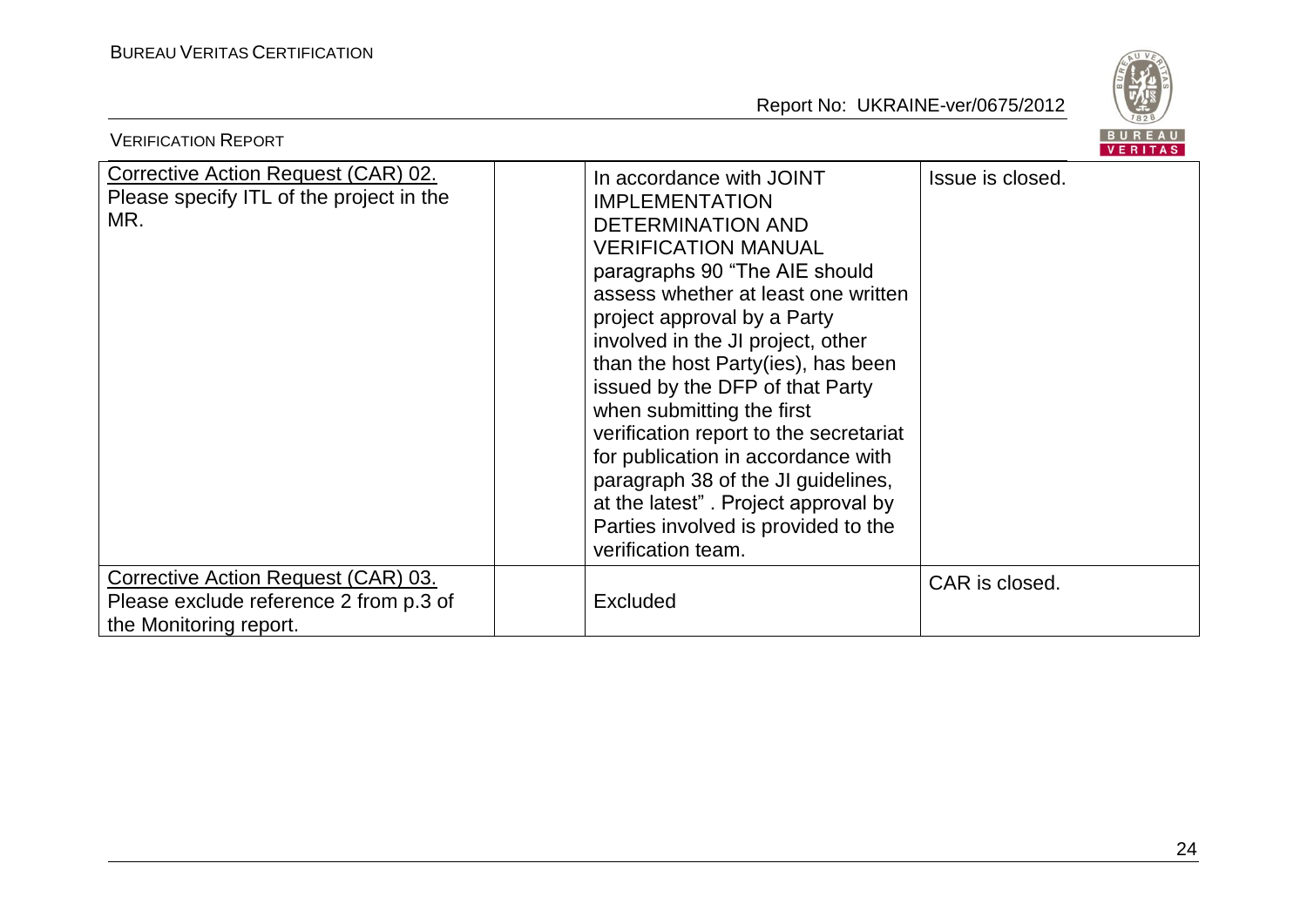

| <b>VERIFICATION REPORT</b>                                                                                                                               |                                                                                                                                                                                                                                                                                                                  | BUREAU<br>VERITAS                                                                          |
|----------------------------------------------------------------------------------------------------------------------------------------------------------|------------------------------------------------------------------------------------------------------------------------------------------------------------------------------------------------------------------------------------------------------------------------------------------------------------------|--------------------------------------------------------------------------------------------|
| Corrective Action Request (CAR) 04.<br>Reference 6 does not contain the referred<br>value 0.85. Please correct or clarify how<br>the value was achieved. | Reference is corrected. The<br>referred value 0.85 kg/m3 is taken<br>as an average between two<br>suggested types of diesel: summer<br>and winter<br>http://elarum.ru/info/standards/gost<br>- 305-82/table 2 from GOST 305-<br>82 Diesel Fuel. Specifications.<br>Values are converted from kg/m3<br>into kg/l. | CAR is closed based on the<br>appropriate explanation of<br>the origin of requested value. |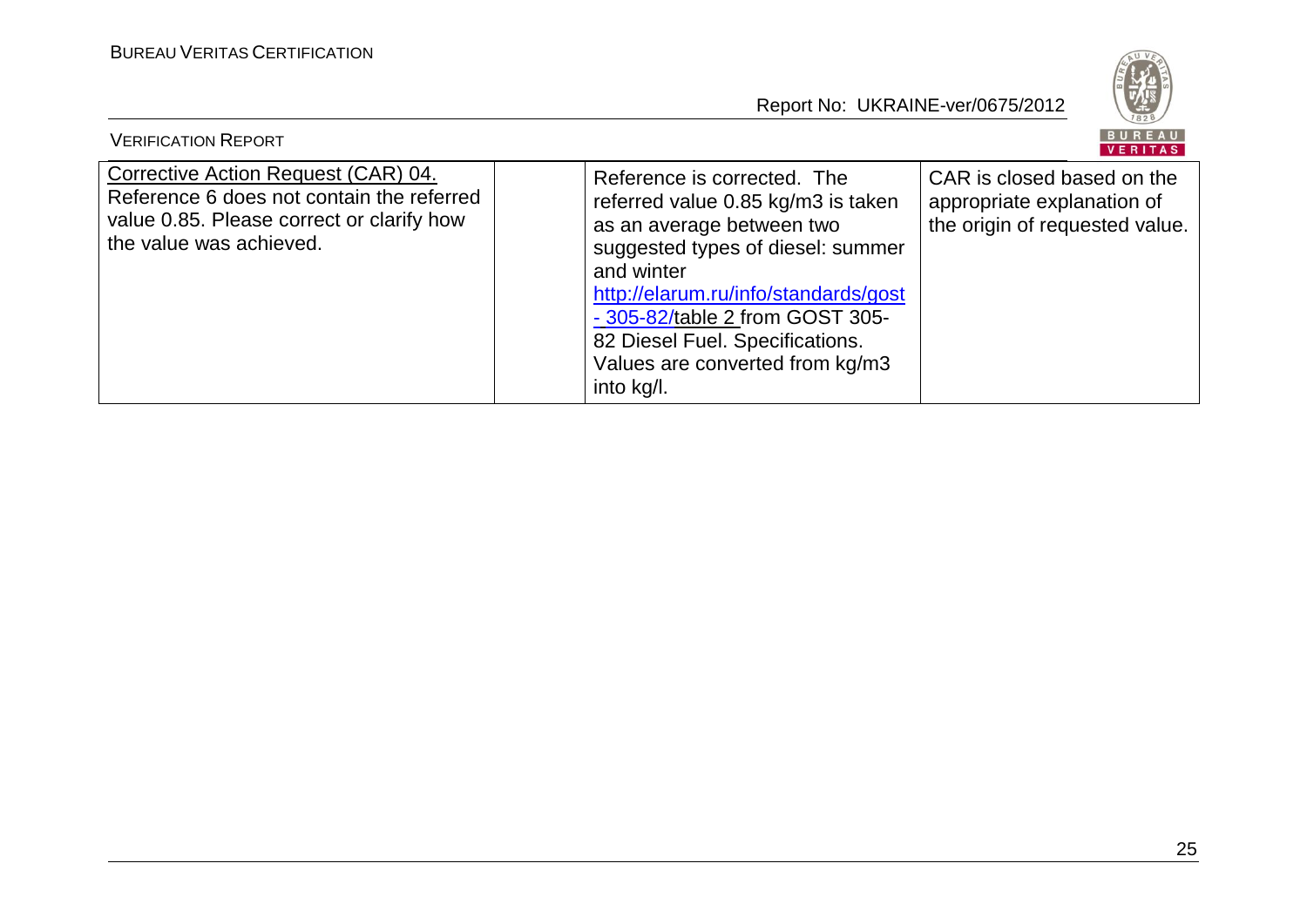

| <b>VERIFICATION REPORT</b>                                                                                                                                                     |                                                                                                                                                                                                                                                                                                                                                                                                                                                                                                                                                                                                                                                                                                                                                                                                                  | BUREAU<br><b>VERITAS</b>                                                                                        |
|--------------------------------------------------------------------------------------------------------------------------------------------------------------------------------|------------------------------------------------------------------------------------------------------------------------------------------------------------------------------------------------------------------------------------------------------------------------------------------------------------------------------------------------------------------------------------------------------------------------------------------------------------------------------------------------------------------------------------------------------------------------------------------------------------------------------------------------------------------------------------------------------------------------------------------------------------------------------------------------------------------|-----------------------------------------------------------------------------------------------------------------|
| <b>Corrective Action Request (CAR) 05.</b><br>For the parameter $EF_{CH4, \text{CM}}$ please use<br>the latest version of NIR for 1990-2010.<br>Please check the reference 11. | In latest NIR of Ukraine 1990-2010<br>asserts that there is coefficient of<br>methane emission for coal that is<br>already mined 2,4 m3/t (p.122). 2,4<br>$m3/t$ (p.122) is a coefficient of<br>emissions of methane in the post-<br>coal mining whereas in our<br>calculations we use another<br>coefficient such as average rate for<br>fugitive methane emissions from<br>coal mining. The principal<br>difference between these two<br>factors is one takes into account<br>the emissions of methane during<br>the mining, while another - post<br>production. The period after the<br>coal is not considered in the<br>project. That is why we use<br>average rate for fugitive methane<br>emissions from coal mining from<br>latest NIR where the coefficient is<br>presented. Reference 11 is<br>checked. | Explanation provided was<br>analyzed by the verification<br>team and found to be<br>appropriate. CAR is closed. |
| Corrective Action Request (CAR) 06.<br>Please check and correct the reference<br>11.                                                                                           | See answer to CAR 05.                                                                                                                                                                                                                                                                                                                                                                                                                                                                                                                                                                                                                                                                                                                                                                                            | Closed.                                                                                                         |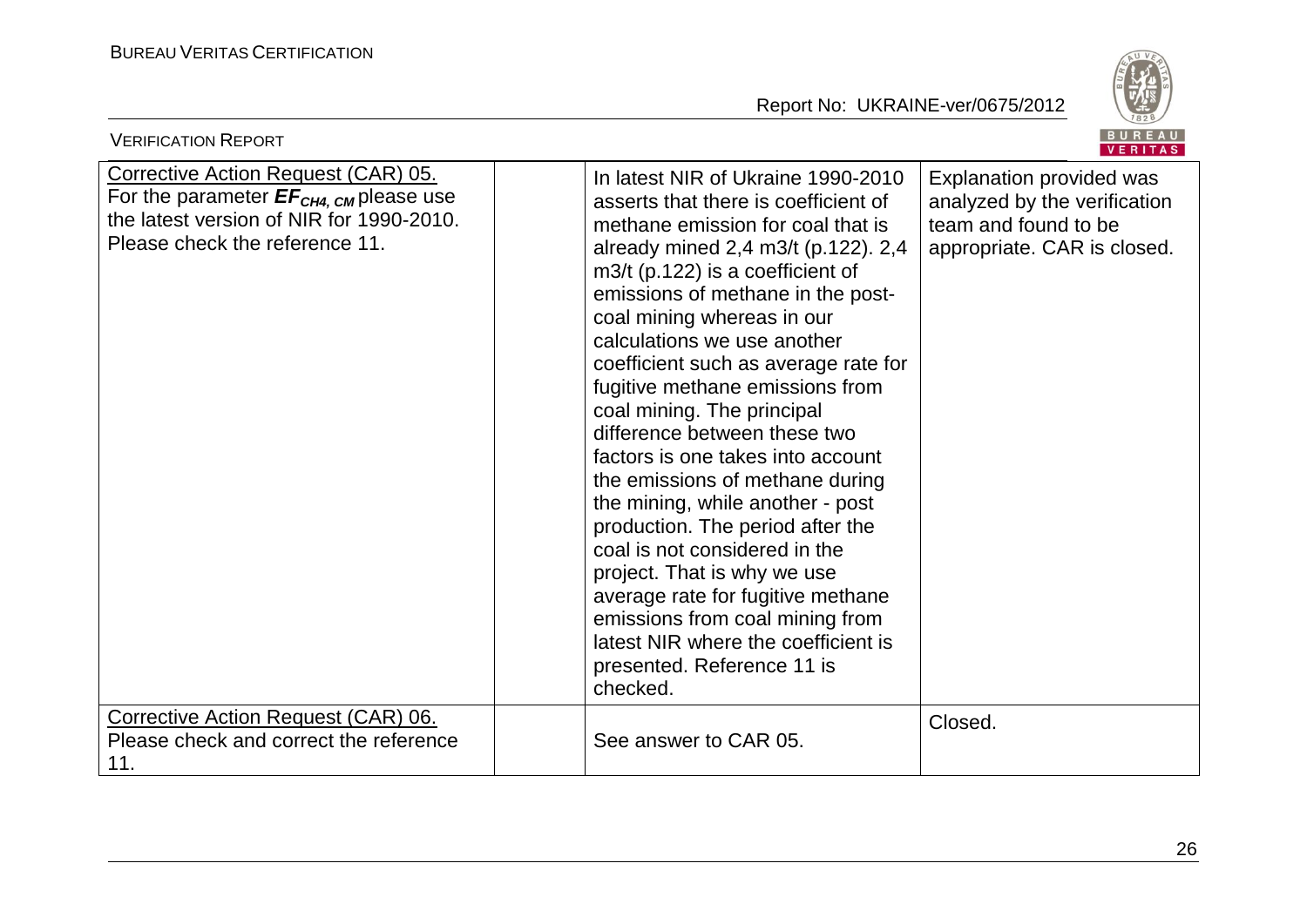

| BUREAU<br><b>VERIFICATION REPORT</b><br>VERITAS                                                                                                                                                     |                                                                                                                                                                                                                               |                                                                        |  |
|-----------------------------------------------------------------------------------------------------------------------------------------------------------------------------------------------------|-------------------------------------------------------------------------------------------------------------------------------------------------------------------------------------------------------------------------------|------------------------------------------------------------------------|--|
| Corrective Action Request (CAR) 07.<br>Please provide passport and calibration<br>certificates that ensure accuracy of<br>measuring in the monitoring period for<br>scales weighing extracted coal. | Passport and calibration<br>certificates that ensure accuracy of<br>measuring in the monitoring period<br>for scales is provided. In MR v1<br>was made a mistake in the dates of<br>calibration. The mistake is<br>corrected. | Issue is closed based on the<br>analysis of documentation<br>provided. |  |
| Corrective Action Request (CAR) 08.<br>Please provide passport and calibration<br>certificate for electric power meters.                                                                            | Passport and calibration certificate<br>for electric power meters are<br>provided.                                                                                                                                            | Issue is closed based on the<br>analysis of documentation<br>provided. |  |
| Corrective Action Request (CAR) 09.<br>Please provide the documental evidences<br>that training of personnel was conducted<br>in each year of the monitoring period.                                | The documental evidences that<br>training of personnel was<br>conducted according to schedule<br>are provided.                                                                                                                | Issue is closed based on the<br>analysis of documentation<br>provided. |  |
| Corrective Action Request (CAR) 10.<br>Please provide the numbers for all the<br>tables in the MR (see table on p.4 of the<br>MR).                                                                  | The numbers for all the tables in<br>the MR is provided.                                                                                                                                                                      | CAR is closed based on the<br>corrections in the MR.                   |  |
| Clarification Request (CL) 01.<br>Please clarify whether dismantling facility<br>was operational for the whole monitoring<br>period or were there any stoppages in its<br>operation?                | Scheduled downtimes for repairs<br>and due to the severe frosts is<br>presented in sheet "data" of excel<br>file and in section B.1 of MR.                                                                                    | CL is closed                                                           |  |